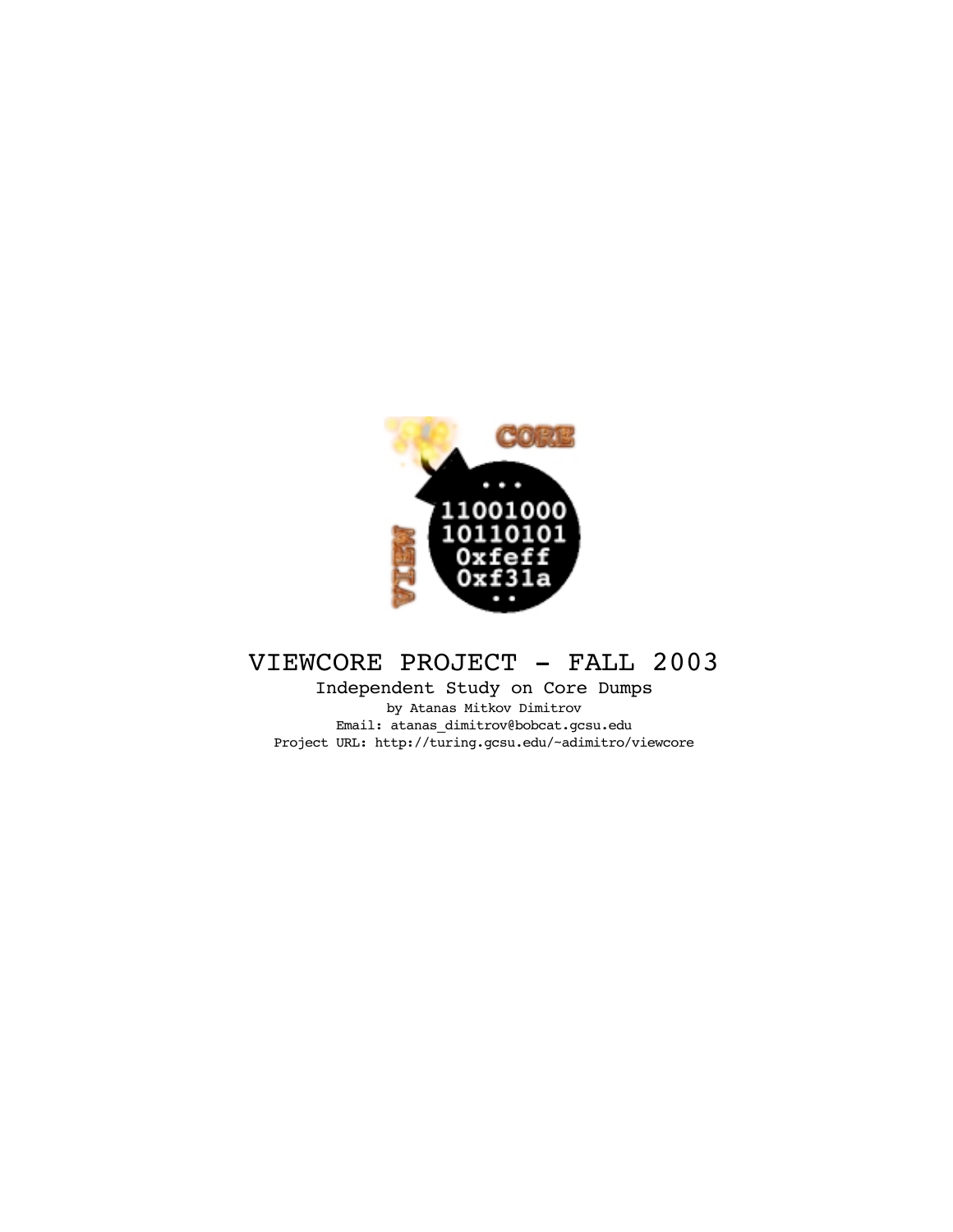# **TABLE OF CONTENTS:**

| V. COMPILING WITH GCC AND DEBUGGING CORE DUMPS USING GDB13 |  |
|------------------------------------------------------------|--|
|                                                            |  |
|                                                            |  |
|                                                            |  |
|                                                            |  |
|                                                            |  |
|                                                            |  |
|                                                            |  |
|                                                            |  |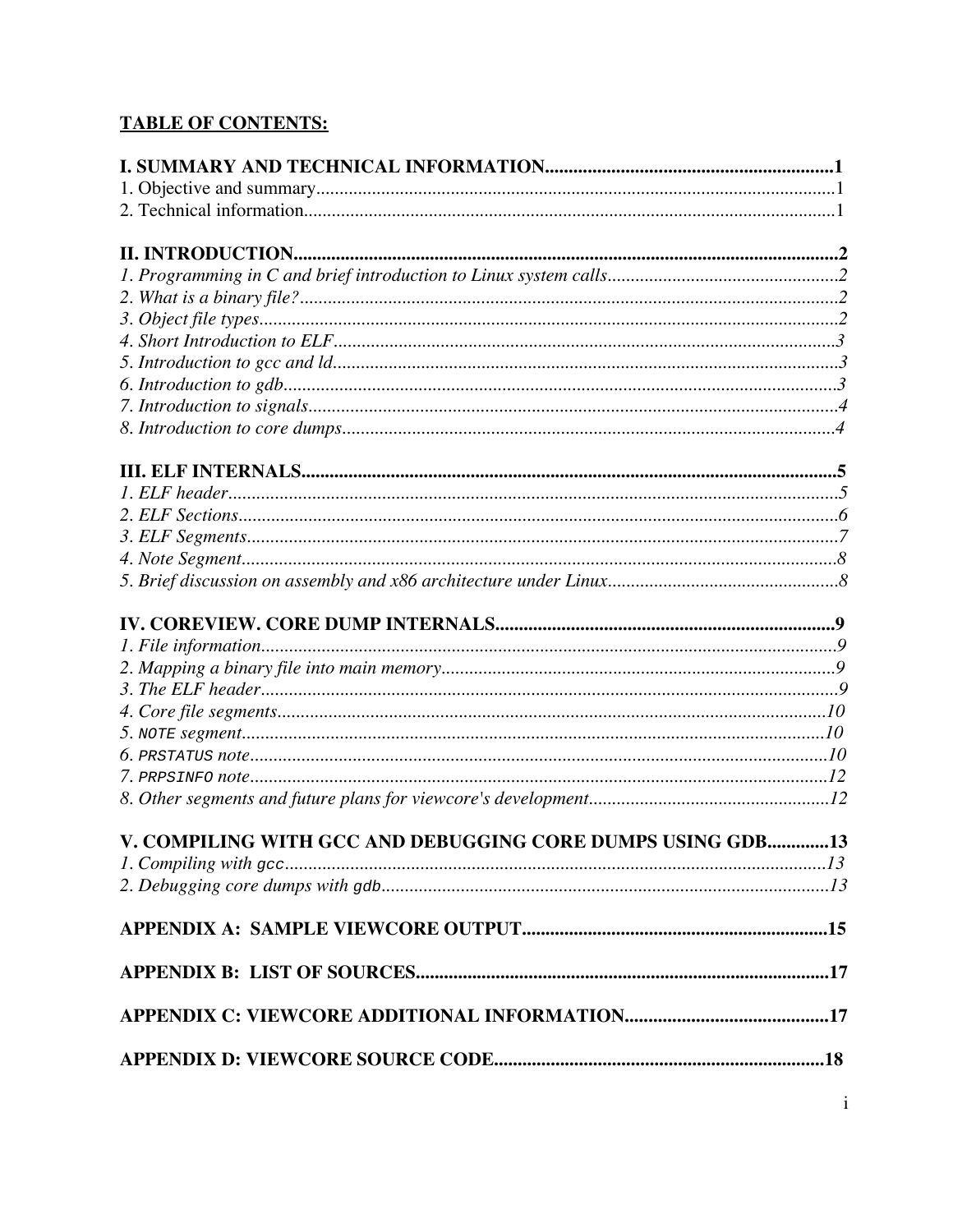## **I. SUMMARY AND TECHNICAL INFORMATION**

## *1. Objective and summary.*

The objective of this paper is to illustrate the various techniques used when debugging core dumps. This paper is a part of an Independent Study class, which I took Fall 2003 at Georgia College and State University, the topic of which was suggested by Dr. Gerald Adkins - my instructor for this class. My classmates in the System Programming class, which I took Spring 2003, were continuously having troubles with software, which they had to write for homework, dumping core. The way Unix handles this process doesn't reveal anything about what could be the reason for this abnormal program termination. The original idea for the Independent Study and the paper was to exemplify the techniques involved when debugging core dumps using gdb. However, due to the broad character of concepts and material involved beyond just gdb's perspective of things, the topic was extended to include the core file internals and the methods for acquiring the information stored in such files. gdb is an excellent software but the information that it provides about core dumps is only a small fraction of what really hides within a core file, thus one needs software which goes beyond what gdb has to offer. This idea inspired viewcore - a core dump file debugging software. Currently viewcore only works on x86 Linux platforms, which are configured to use the ELF binary format but future plans involve porting it to other operating systems, processor architectures, and binary file formats. The paper begins with a brief introduction of different utilities and formats which were used throughout the study. In Part III I discussed some of the the Executable and Linkable Format (ELF) components which are related to core files. Part IV deals with the core file specific components and the techniques which can be used to acquire the information stored in them. Last, I discuss the methods of debugging core dumps using gcc and gdb. This paper is not intended to be an all-in-one reference material. Some of the concepts involved are mentioned in a non-lengthy manner and sources for more complete information are specified where I thought one could possibly become eager to learn more about the complete "picture" of how things work and what they do. The various sources are listed in APPENDIX B and the majority should be already present on any machine running current version of Linux.

## *2. Technical Information.*

This section aims at introducing the technical specifications of the equipment and software used at the time of this writing. All experiments, observations, and compiling was performed under Red Hat Linux 8.0 and 9.0 i686, kernel 2.4.20, kernel-source-2.4.20, glibc 2.3.2, gcc 3.2.2. The machine on which the code included in this writing was developed and compiled is Dell Dimension 4400, Pentium IV at 1.7 GHz, 256 MB RAM, single 20GB HD.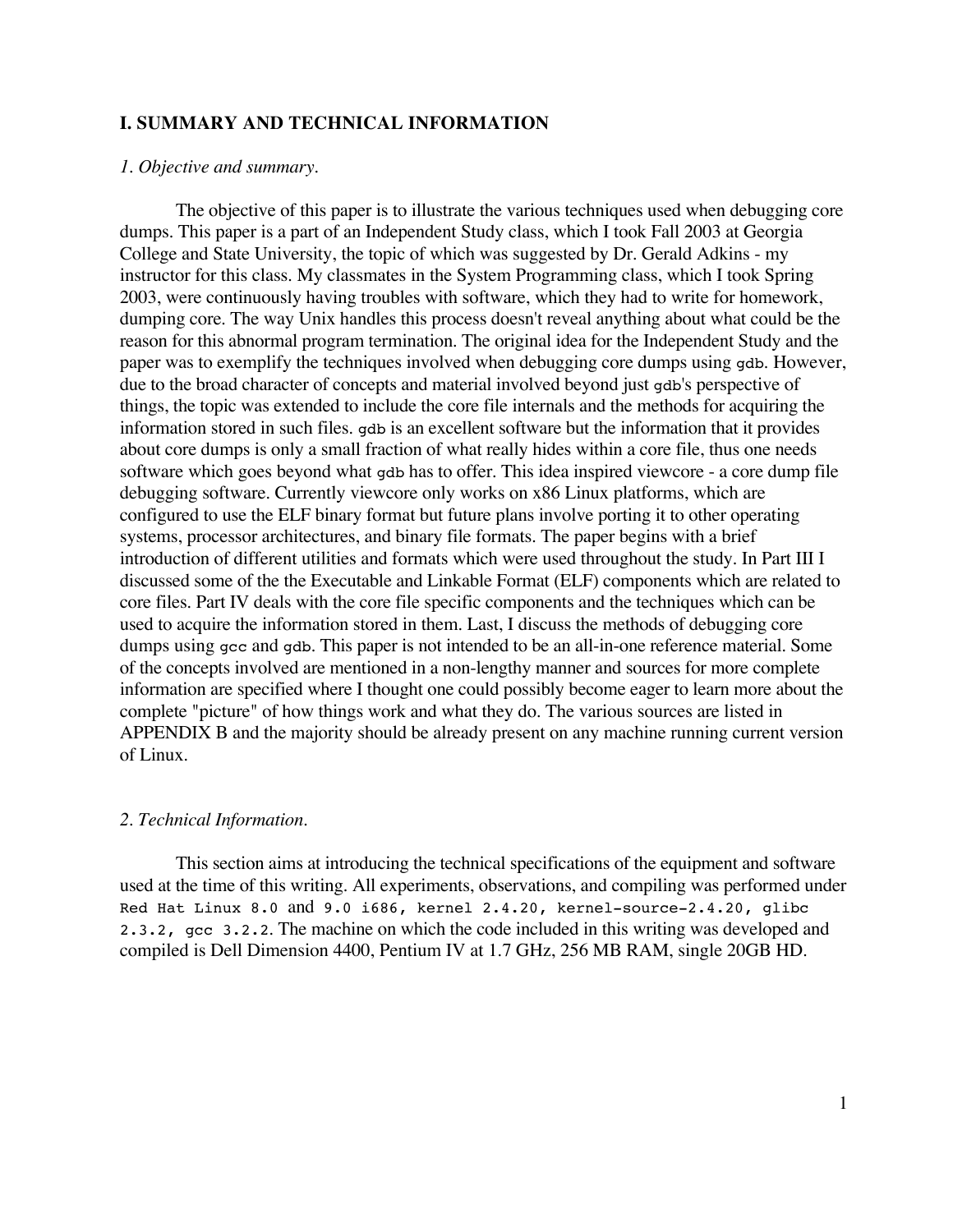## **I. INTRODUCTION**

## *1. Programming in C and brief introduction to Linux system calls.*

The C programming language was developed at Bell Labs during the 1970's. It evolved from a computer language named B and from an earlier language called BCPL. Initially it was designed as a system programming language under UNIX. As the language further developed and standardized, a version know as ANSI (American National Standards Institute) C became dominant. C is still used for most system and network programming as well as for embedded systems. More importantly, there is still a tremendous amount of software still coded in this language and this software is actively maintained. This writing will assume intermediate knowledge of the C programming language. For more information on C's syntax please refer to: http:// www.cs.cf.ac.uk/Dave/C/CE.html.

System calls are low level system functions, used within a program, which are part of the kernel. System calls are the user's bridge between user space and kernel space. This also means that they are the bridge between a user application and the system hardware. System calls are associated with a unique identifier which tells the kernel what to execute. There is not only one function that handles a particular system call but the execution of a single system call may involve the interleaving of several sets of instructions. Processing a system call is roughly equivalent to handling interrupts and exceptions: general purpose registers are pushed on to the stack, then the control is passed to the system call handler, which then decides which function from the kernel to execute based on the identifier. For more information on system calls and associated identifiers please refer to: arch/i386/entry.S

#### *2. What is a binary file?*

Binary file is a file which contains information stored in the form of binary strings which are usually meaningless without the appropriate interpreter. In this writing, references to binary files refer to the Executable and Linking Format. All executable files are in binary format. The reason for this is the way that processors execute instructions - in binary format. A common misconception is that a binary file represents ASCII coded instructions. This is NOT the case. Each processor instruction is represented by an unique binary sequence. Each reference to memory and general purpose registers is also in a binary form. For the purpose of this writing addresses will be shortened to hexadecimal (base-16).

#### *3. Object file types.*

There are many object file format standards which are implemented by different operating systems vendors. a.out is the predecessor to all binary formats and was used in the oldest releases of Unix. Later in SVR3 COFF (Common Object File Format) was used. Today most Linux and Unix flavors migrated to the ELF (Executable and Linkable Format). Darwin (MAC OS X) uses the mach-o runtime architecture. Windows uses Portable Executable (PE) for executable files and COFF for object files.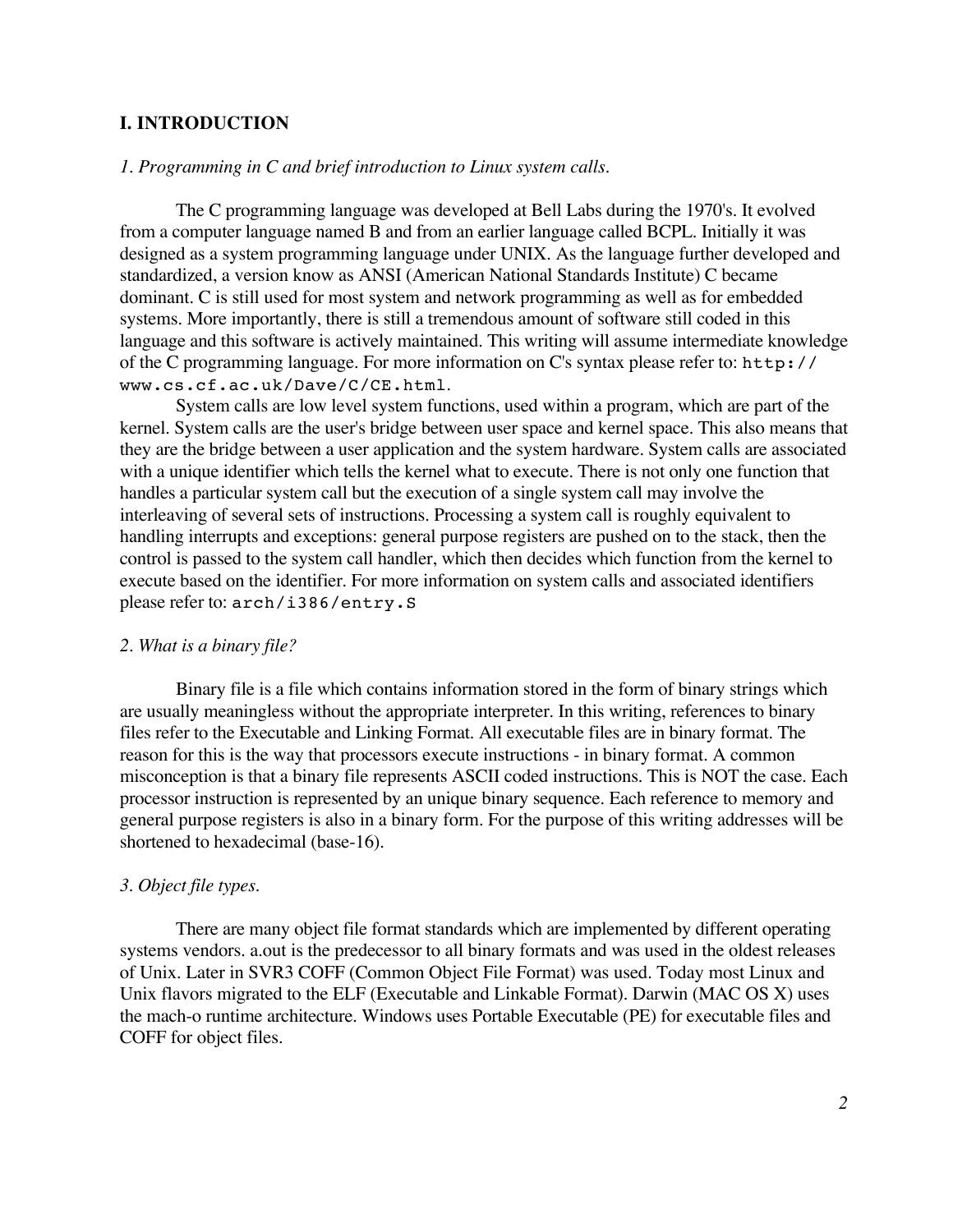#### *4. Short Introduction to ELF.*

The Executable and Linkable Format (ELF) is the most commonly used object file type among all Unix flavors including Linux. The ELF standard is widely accepted as the default file type in many operating systems because of its power and flexibility. It allows dynamic linking, dynamic loading, runtime control of a process, and improved methodologies for the creation of shared libraries. Additionally the control data is platform independent, which is a great advantage over rest of the formats. The ELF format first started gaining popularity in the early 1990's when different distros begun to prompt at installation time whether the user would like to accept the format as the default. Unlike early DOS binaries ELF binaries contain sections in order to structure their contents. I will go in to more detailed description of ELF in Part II.

#### *5. Introduction to gcc and ld.*

 $\mathsf{GCC}$  (GNU C and C++ Compiler) is the most popular compiler used on Unix systems. Upon invocation, gcc performs preprocessing, compilation, assembly, and linking. The process is user controlled and can be interrupted at any stage by passing compiler arguments. Each stage can further be controlled to allow even greater flexibility to software developers. In this writing one option is of special significance. When a programmer includes the -g option then gcc includes various information within the object file for debugging purposes. This information is in the system's native format: stabs, COFF, XCOFF, or DWARF. Further, the programmer can force a specific type of debugging information format to be used, among which gdb (which I will discuss in the next section) specific format. The usefulness of this option in regards to core dumps will be discussed in later sections.

The final process of using gcc against a source file is linking. This is usually done by ld. ld combines a number of object and archive files, relocates their data and ties up symbol references. ld uses AT&T's Link Editor Command Language syntax instructions to provide total control over the linking process. Also, upon linking, ld provides diagnostic information. Although it exists as an autonomous executable ld is mostly invoked indirectly as the final stage of compiling. In this case it can still be passed options by using  $-W1$  <option> format. For more information on gcc and ld please refer to their manual pages.

#### *6. Introduction to gdb.*

GDB (GNU Debugger) is the most commonly used debugger on Unix platforms. It makes possible for the developer to see what is actually happening within the running process or to display information about what caused it to terminate abnormally. The first of the functions is performed largely by the use of functions similar to ptrace, which allows for a process to attach to a running process and view and change any of the information (stored in binary form in memory) of its core image. This technique is also used in patching running processes (in-core patching). The next feature of gdb which will be of greater interest of this writing, is the information which gdb can supply in regards to the abnormal termination of a process. In cases as such, the information generated by  $qcc$  by using the  $-q$  flag can be very helpful combined with the use of gdb. The debugger is then able to pinpoint with great precision the reason for the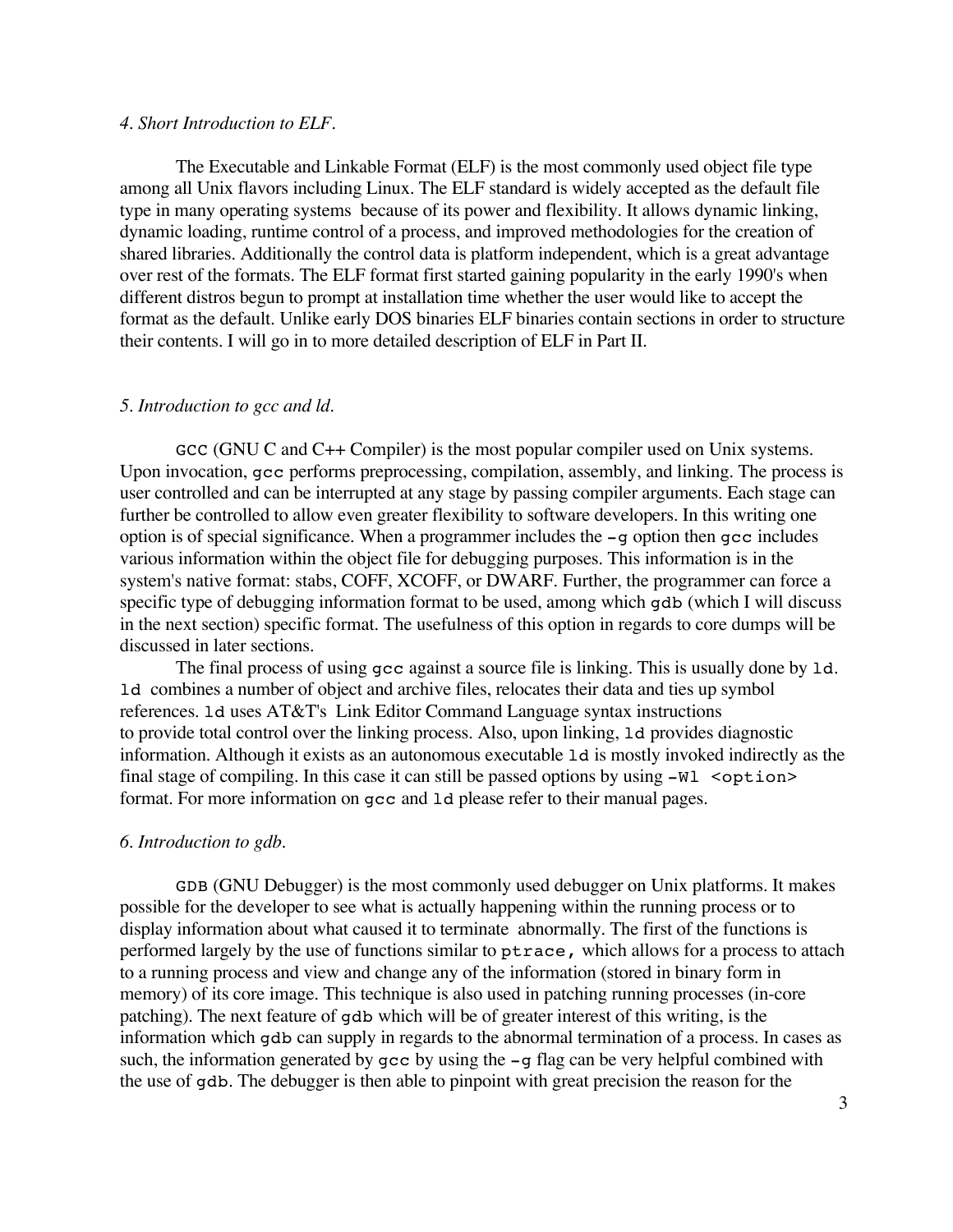sudden death of a process. gdb 's functionality in regards to core dumps will be discussed in more detail in Part V. For more general information on gdb please refer to its manual page.

## *7. Introduction to signals.*

One way of inter-process communication is the use of signals. Signals allow for a number of actions to be taken upon their receipt. Here is a listing of the original POSIX.1 signal definitions:

| SIGOUIT        | 3            | Core | Quit from keyboard           |
|----------------|--------------|------|------------------------------|
| SIGILL         |              | Core | Illegal Instruction          |
| <b>SIGABRT</b> | <sub>6</sub> | Core | Abort signal from $abort(3)$ |
| <b>SIGFPE</b>  | 8            | Core | Floating point exception     |
| <b>SIGSEGV</b> | 11           | Core | Invalid memory reference     |

Core dumps are created by the kernel upon the receipt of a certain type of signal by a process before it is removed from the processor queue and main memory altogether. Such signals are indicated by `Core` in the POSIX.1 excerpt. After 2001 revisions of the standard more signal types were added, thus increasing the number of signals upon which the core image of the process is dumped on to secondary memory:

| SIGBUS  | 10,7,10    | Core | Bus error (bad memory access)      |
|---------|------------|------|------------------------------------|
| SIGSYS  | $12, -12$  | Core | Bad argument to routine (SVID)     |
| SIGTRAP | .5         | Core | Trace/breakpoint trap              |
| SIGXCPU | 24, 24, 30 | Core | CPU time limit exceeded (4.2 BSD)  |
| SIGXFSZ | 25, 25, 31 | Core | File size limit exceeded (4.2 BSD) |
| SIGIOT  | 6          | Core | IOT trap. A synonym for SIGABRT    |
| SIGEMT  |            | Core |                                    |

Understanding of signals is important when debugging processes. For more complete information on signals visit the manual page for signal(7).

#### *8. Introduction to core dumps.*

Core dumps are special types of binary files which are created upon the abnormal termination of a process currently being executed. They contain a significant amount of information such that when parsed to a debugger together with the executable that caused it (especially when the executable is compiled with the debugging option) enables the developer to determine the cause for error that "terminated" the process. Core dumps will be discussed in greater detail in Part IV.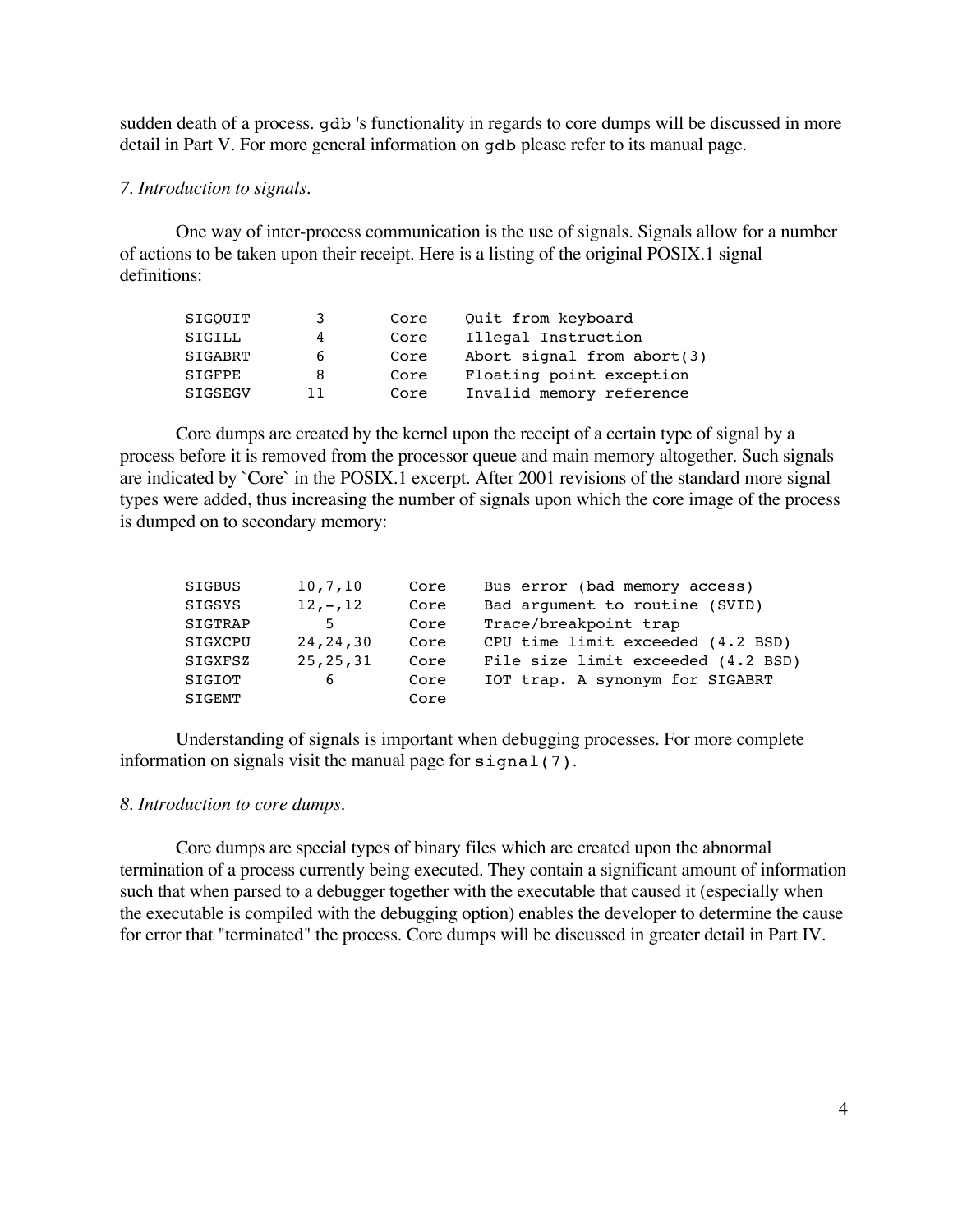## **III. ELF INTERNALS**

Most of the material that I will cover about core dumps will be meaningless without discussion of how executables are kept on disk under Linux. Core dumps are created in a manner that complies with the ELF standard.

There are mainly three different types of ELF files:

- relocatable files , which hold information used for linking multiple object files in order to create shared object files or executables.

- shared object files, which contain information used in the two different possible views of an ELF file. These files cannot be executed but just combined with executables.

- and executable files, which are files in format suitable for execution. They tell exec() how to create a process image in memory.

The two different views for ELF files are linking and loading (execution) view. The linking view is static, very meaningful view and is designed for the linker to completely describe the ELF object file internals. The loading view is much simpler and is used at runtime to load executables and shared objects and make up a running process.

## *1. ELF header*

The first part of any ELF object file is the ELF header. The definition of an ELF header is normally included in include/elf.. Here is how an ELF header looks like under Linux:

```
typedef struct
{
 unsigned char e_ident[EI_NIDENT]; /* Magic number and other info */
 Elf32_Half e_type; /* Object file type */
 Elf32_Half e_machine; /* Architecture */<br>Elf32_Word e_version; /* Object file vers
                                   % Arthreedoms<br>22 /* Object file version */<br>22 Entry point virtual address */<br>22 Entry enterprise table file offse
 Elf32_Addr e_entry; /* Entry point virtual address */
 Elf32_Off e_phoff; /* Program header table file offset*/
 Elf32_Off e_shoff; /* Section header table file offset*/
 Elf32_Word e_flags; /* Processor-specific flags */
 Elf32_Half e_ehsize; /* ELF header size in bytes */
 Elf32_Half e_phentsize; /* Program header table entry size */
 Elf32_Half e_phnum; /* Program header table entry count*/
 Elf32_Half e_shentsize; /* Section header table entry size */
 Elf32_Half e_shnum; /* Section header table entry count*/
 Elf32_Half     e_shstrndx;                   /* Section header string tableindex*/
} Elf32_Ehdr;
```
\* Half stands for 2 bytes, Addr is 4 bytes, Off (offset address) 4 bytes, Word is 4 bytes.

\* 32 describes the particular processor (in this case 32-bit, definition also exists for 64-bit)

e\_ident contains not only the magic number but also the processor class (64 or 32 bit), and the data encoding type which is also processor specific. Possible values for data encoding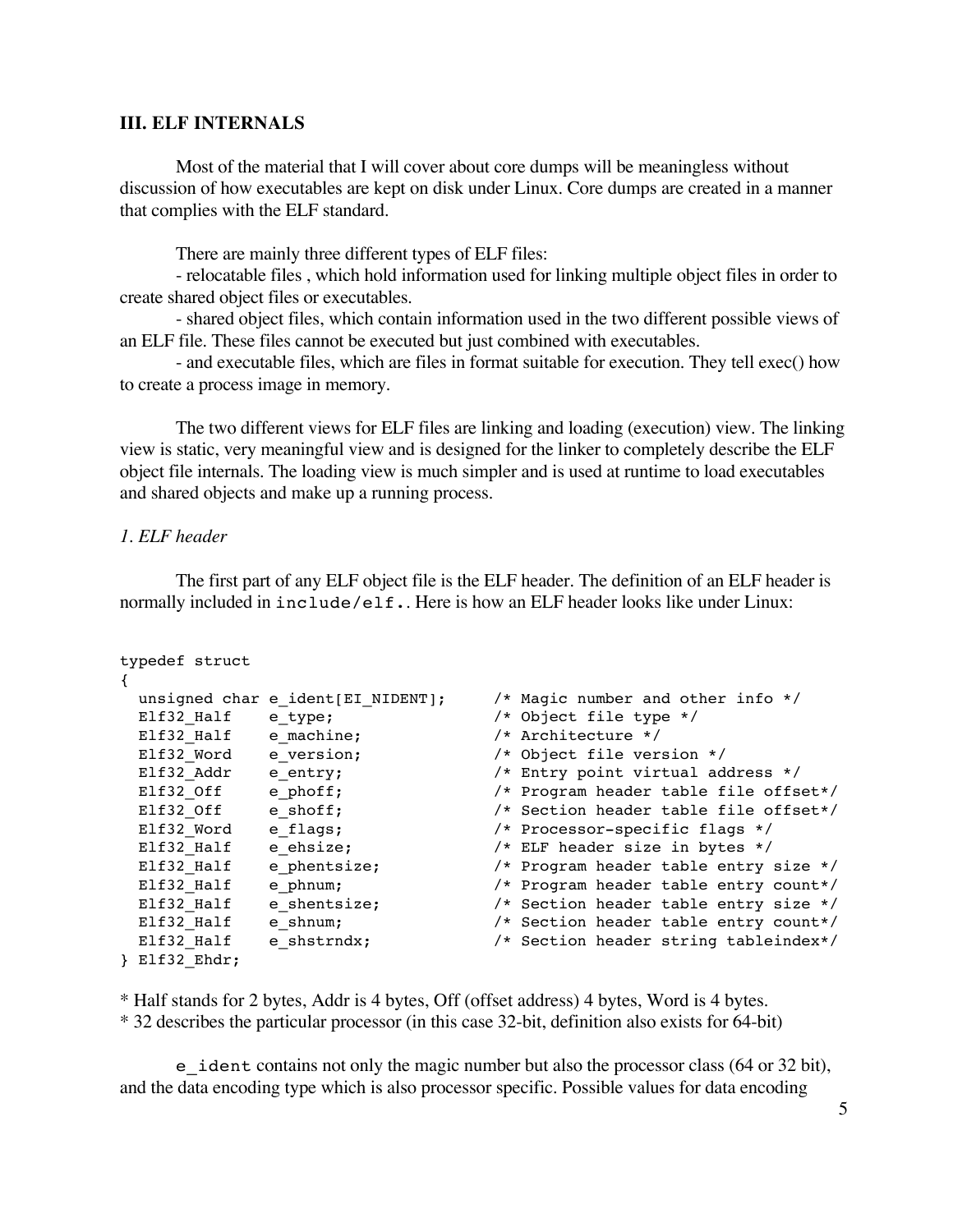types are ELFDATANONE (0), ELFDATA2LSB (1), ELFDATA2MSB (2). LSB specifies that the least significant bit occupies the lowest address and MSB specifies that the most significant bit is located at the lowest address. For example Intel 32-bit architecture will require ELFCLASS32 and ELFDATA2LSB.

e\_type can be any of the following:

| #define ET NONE |                   |        | /* No file type */                   |
|-----------------|-------------------|--------|--------------------------------------|
| #define ET REL  |                   |        | /* Relocatable file */               |
|                 | #define ET EXEC   |        | /* Executable file */                |
| #define ET DYN  |                   |        | $/*$ Shared object file $*/$         |
| #define ET CORE |                   | 4      | $/*$ Core file $*/$                  |
| #define ET NUM  |                   | 5      | $/*$ Number of defined types $*/$    |
| #define ET LOOS |                   | 0xfe00 | /* OS-specific range start */        |
|                 | #define ET HIOS   | 0xfeff | /* OS-specific range end $*/$        |
|                 | #define ET LOPROC | 0xff00 | /* Processor-specific range start */ |
|                 | #define ET HIPROC | 0xffff | /* Processor-specific range end */   |

It is clear that the ELF header contains an enormous amount of useful information which is used by the two views. To have a better understanding of what exactly is stored in an ELF file I will discuss the various different "sections".

#### *2. ELF Sections.*

Sections are mostly used in the linking view. The section header table contains array of section headers each of which has the following form:

```
typedef struct
{
 Elf32_Word sh_name; \frac{1}{2} /* Section name (string tbl index) */
 Elf32_Word sh_type; /* Section type */
 E1f32 Word sh flags;
 Elf32_Addr sh_addr; /* Section virtual addr atexecution*/
 Elf32_Off sh_offset; /* Section file offset */
 Elf32_Word sh_size; /* Section size in bytes */
 Elf32_Word sh_link; /* Link to another section */
 Elf32_Word sh_info; /* Additional section information */
 Elf32_Word sh_addralign; /* Section alignment */
 Elf32_Word sh_entsize; /* Entry size if section holds table
*/
} Elf32_Shdr;
```
Here are some of the most common section types (sh\_type):

```
#define SHT_NULL      0       /* Section header table entry unused*/<br>#define SHT PROGBITS    1       /* Program data */
#define SHT_PROGBITS 1 /* Program data */
#define SHT_SYMTAB 2 /* Symbol table */
#define SHT STRTAB 3 /* String table */
#define SHT_RELA 4 /* Relocation entries with addends */
                                                                      6
```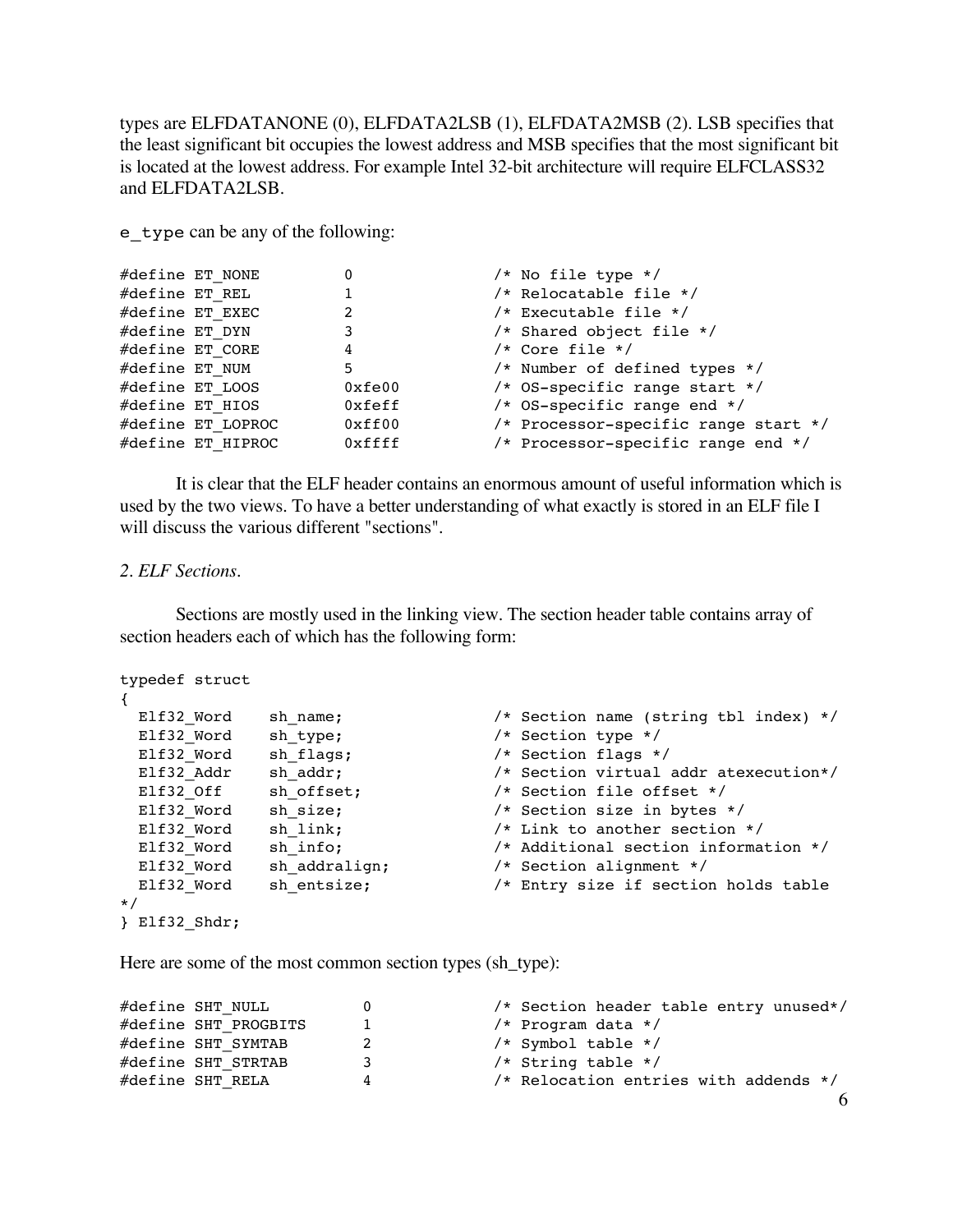| #define SHT HASH       | 5               | /* Symbol hash table */               |
|------------------------|-----------------|---------------------------------------|
| #define SHT DYNAMIC    | 6               | /* Dynamic linking information */     |
| #define SHT NOTE       | $7\overline{ }$ | $/*$ Notes $*/$                       |
| #define SHT NOBITS     | 8               | /* Program space with no data (bss)*/ |
| #define SHT REL        | 9               | /* Relocation entries, no addends */  |
| #define SHT SHLIB      | 10              | $/*$ Reserved $*/$                    |
| #define SHT DYNSYM     | 11              | /* Dynamic linker symbol table */     |
| #define SHT INIT ARRAY | 14              | /* Array of constructors */           |
| #define SHT FINI ARRAY | 15              | /* Array of destructors */            |
|                        |                 |                                       |

All the section information is meaningful at the static loading view. The sections which are not needed later are stripped off after all their information has been distributed to the appropriate handlers. For more complete information on various sections please refer to PFS (Portable Formats Specification) of the ELF by TIS (Tool Interface Standards).

## *3. ELF Segments*

Elf segments are described by some of the program headers. There is a program header for each segment. Segments are meaningful to the executable view. Here is an example how a program header looks like under Linux:

typedef struct

 $\mathbf{r}$ 

| Elf32 Word    | p type;   | /* Segment type */ |                                |
|---------------|-----------|--------------------|--------------------------------|
| Elf32 Off     | p offset; |                    | /* Segment file offset */      |
| Elf32 Addr    | p vaddr;  |                    | /* Segment virtual address */  |
| Elf32 Addr    | p paddr;  |                    | /* Segment physical address */ |
| Elf32 Word    | p filesz; |                    | /* Segment size in file */     |
| Elf32 Word    | p memsz;  |                    | /* Segment size in memory */   |
| Elf32 Word    | p flags;  |                    | $/*$ Seqment flags $*/$        |
| Elf32 Word    | p align;  |                    | /* Seqment alignment */        |
| } Elf32 Phdr; |           |                    |                                |

Some of the most common types of program segments are:

| #define PT NULL    |   | /* Program header table entryunused*/ |
|--------------------|---|---------------------------------------|
| #define PT LOAD    |   | /* Loadable program segment */        |
| #define PT DYNAMIC | 2 | /* Dynamic linking information */     |
| #define PT INTERP  | 3 | /* Program interpreter */             |
| #define PT NOTE    | 4 | /* Auxiliary information */           |
| #define PT SHLIB   | 5 | $/*$ Reserved $*/$                    |
| #define PT PHDR    | 6 | /* Entry for header table itself */   |
|                    |   |                                       |

\* PT\_NOTE is of special interest in regards to core dumps.

For more complete information on various segments please refer to PFS (Portable Formats Specification) of the ELF by TIS (Tool Interface Standards).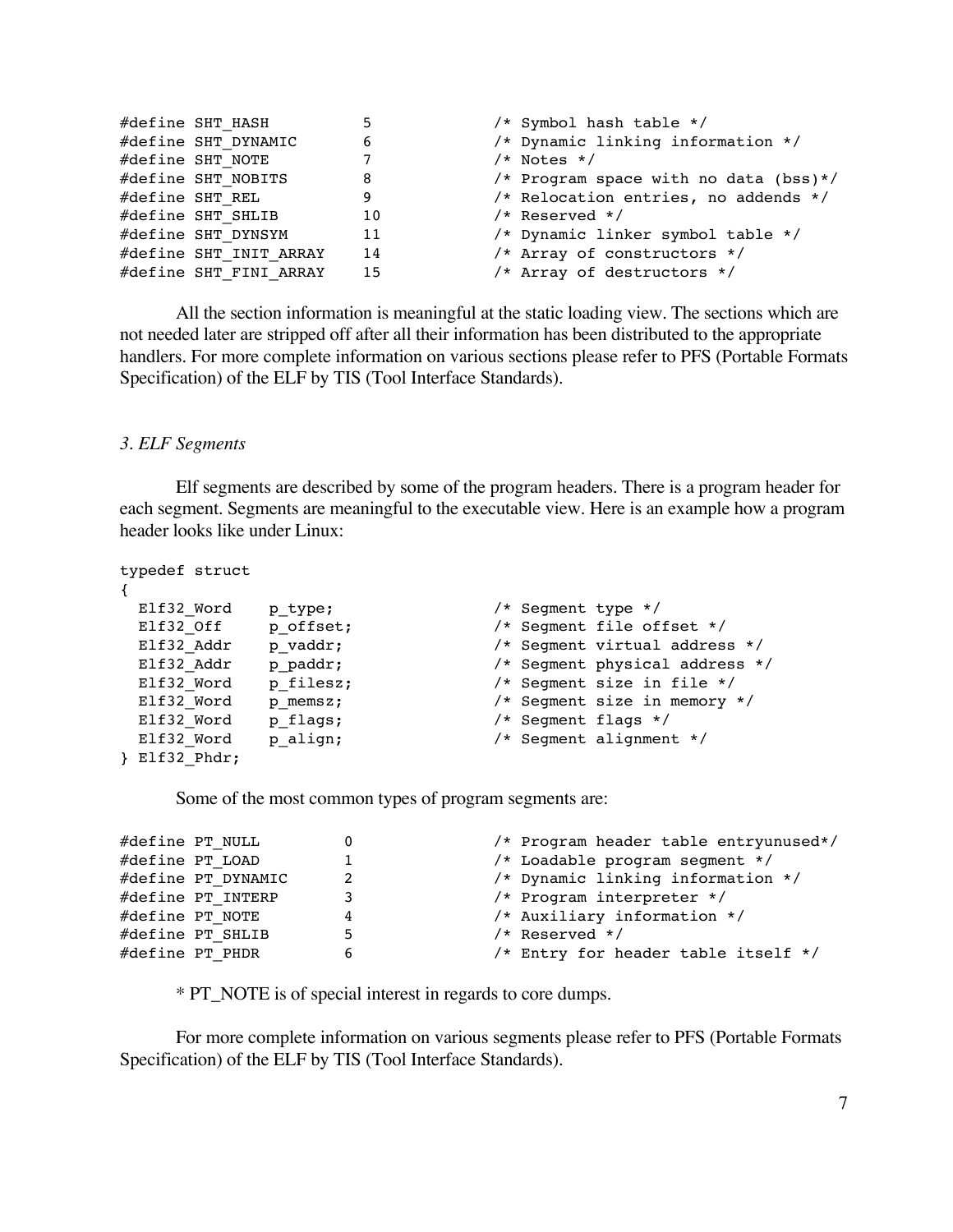## *4. Note Segment.*

Note sections contain rather interesting amount of information in regards to core dumps. On occasions certain vendor may or may not wish to include this type of sections (type SHT\_NOTE) within the binary. The presence of this type of sections is optional and affects neither the linking nor loading or relocating. It is generally used for compatibility and conformance checks, but in our case this will be excellent means for storing useful information. The note section is an array of 4 byte words. There are five distinguishable members within a note section: namesz, descsz, type, name, and desc. Before going into more details here is how the "note" looks like in an object file (or core dump) (Fig. X).

```
0 1 2 3 byte
A |-----------|
s | namesz
c |-----| Appropriate padding is used for
e | descsz | all of the fields (in this case 4).
n |-----------| For 64 bit architecture we will
d | type | have 8 byte padding instead of 4.
       |-----------|
          | | name |
| |-----------|
| | desc |
V |-----------|
                            Fig. X
```
The note's name contains the name of the note owner, which could be any string. The description is the field that core dump analysis can profit from. This field can contain all sorts of information and the contents of this field may vary with different OS vendors and processor architectures. Members namesz, and descsz are used to store the limits of the information stored in name and desc respectively. The type field only further specifies the nature of the information stored in a note. Here is how the note section looks like on Linux under inlude/elf.h:

```
typedef struct
{
 Elf32_Word n_namesz; \overline{\phantom{a}} /* Length of the note's name. */
 Elf32 Word n descsz; \frac{1}{2} /* Length of the note's descriptor.*/
 Elf32 Word n type; \frac{1}{2} /* Type of the note. */
} Elf32_Nhdr;
```
I will discuss in more detail the contents of this type of section in regards to core dumps in Part IV.

## *5. Brief discussion on assembly and x86 architecture under Linux.*

Before I continue with the core dump internals I would like to address some of the notation that will be used in the following sections of this writing. In GAS (The GNU Assembler) the registers are addressed as %reg, where reg is the name of the register and the percentage sign is the standard way to indicate such entity. e in front of register type (such as %eax) indicates 32 bits. The program for core dump debugging is written for 32-bit Intel architecture which enforces specific amount of padding where applicable and very specific note section information as I will be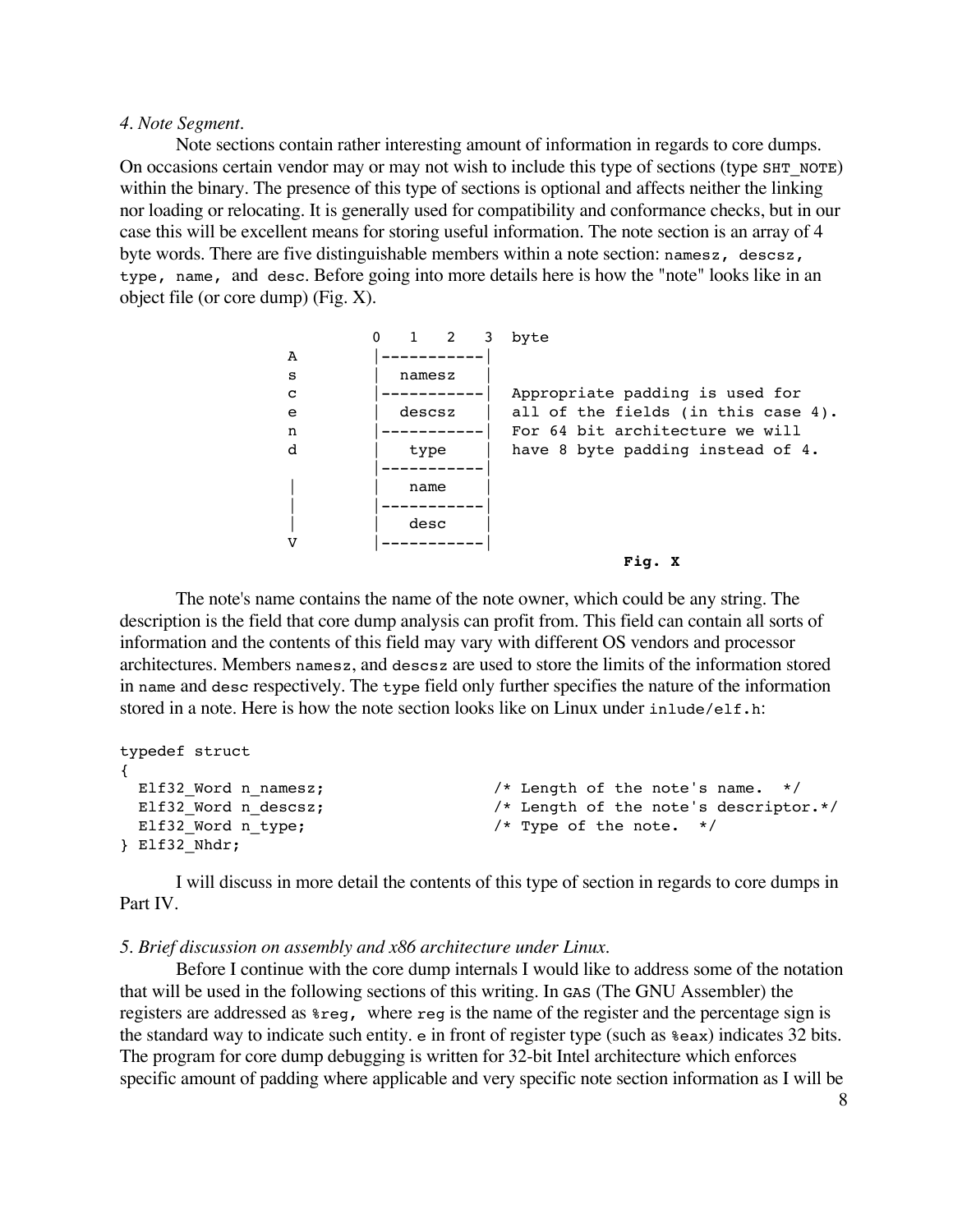discussing later. For more information on the Intel instruction set and registers please refer to: http://developer.intel.com/design/pentium4/manuals/245470.htm. For more information on x86 Assembler under Linux please refer the gas manual page or: http:// linuxassembly.org.

## **IV. COREVIEW. CORE DUMP INTERNALS.**

## *1. File information.*

The first questions that come to mind when examining a particular file on a Unix system are: who is the file owned by, what is its size, when was it modified, and are there any links to it. Thus I will first go over the way of obtaining such information from a core dump. The easiest way in which one can do this is by using the ls utility. However, there are alternate ways of obtaining this information. One such method involves the use of  $fstat(2)$  which is commonly used to retrieve file status information.  $fstat(2)$  returns the answers to all of the questions above in a a single structure, which can be retrieved within a program and whose members can then be the displayed in a readable form.

## *2. Mapping a binary file into main memory.*

In order to retrieve any information from the core dump using a program we must first transfer its contents from secondary memory to main memory. One way of doing this is by using the mmap(2) function. mmap(2) maps files or devices into memory. After mapping it returns a pointer to the memory region within the process which contains the mapped area. Viewcore uses mmap(2) to store the file's contents into a single array. This is a common technique used by software such as strings(1). If one were to display the contents of the array to stdout then one would be able to see all the contents of the core file interpreted as printable ASCII characters some of which are readable.

#### *3. The ELF header.*

The first part of a core dump is its ELF header. The ELF header is in the format of any other object file but it contains information which is specific to core dumps. For example the value for the object file type is  $4$  ( $ET$  CORE), which identifies the binary file as a core file. The ELF header of a core file can be retrieved by simply creating a pointer of type Elf32 Ehdr to the starting address of the array. Core files are different than object files in that they are not created with the intention to be executed. Thus the sections headers together with all the sections and relocation information is now not present. Those members of an ELF object file were stripped off when the process was executed. Thus as was discussed earlier we can consider the core file to be more similar to the executable view of ELF. This seems consistent with the fact that a core dump is a snapshot of the core image of a process which is already running in memory. Since this is the case we have several segments which contain different information which will be useful in demystifying core dumps. Other fields which are present within the core file's ELF header are the processor architecture information, the Application Binary Interface of the operating system, and the object file version.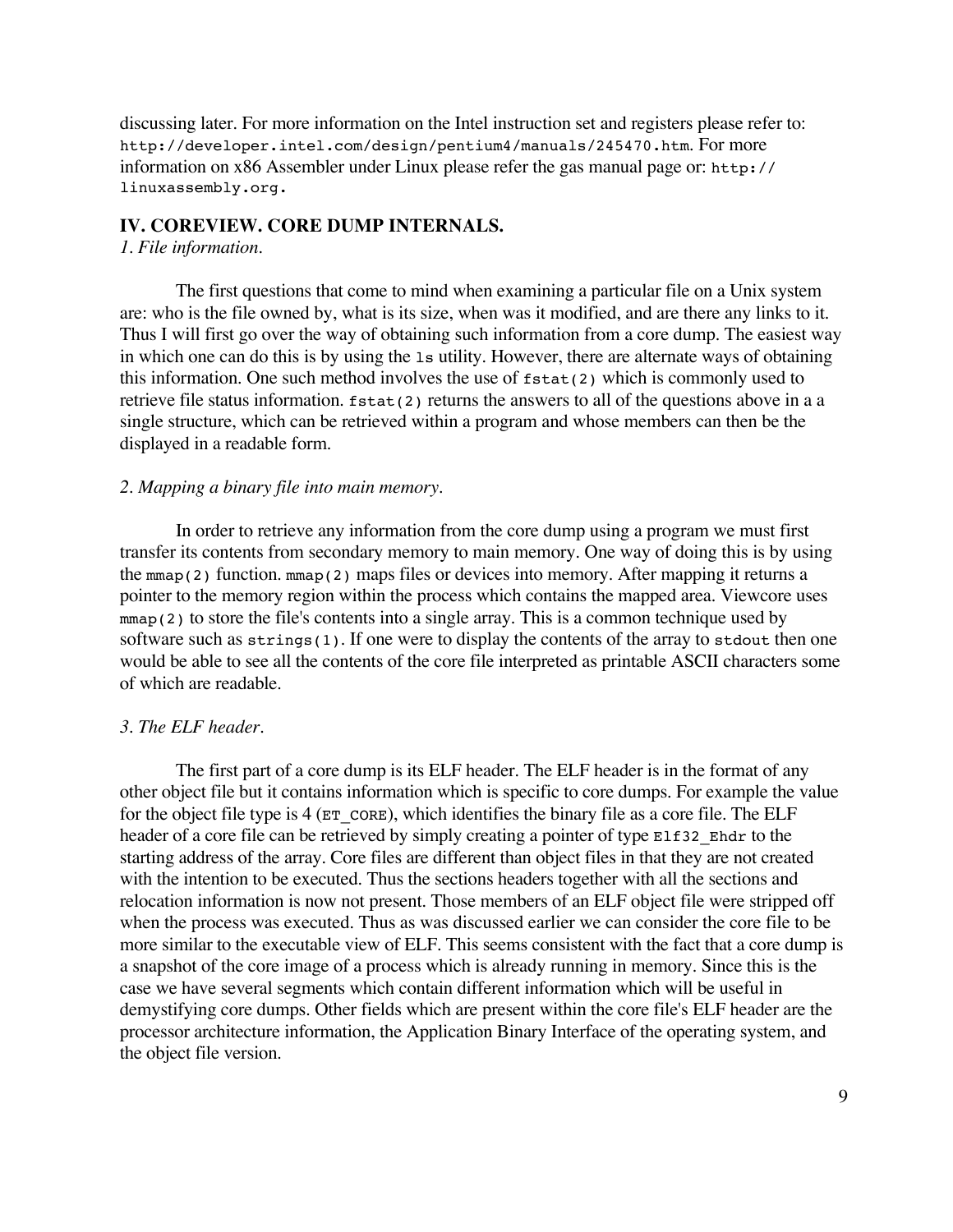# *4. Core file segments.*

As can be observed from the sample output in Appendix A, and as was mentioned in the previous section, core dumps contain a number of segments which were written out to secondary memory. We can separate those segments in two groups: core file descriptors and process core image segments. One can examine the contents of these segments in order to gather more information about the process that generated the core file. The next three sections deal with identifying the type of information stored in the segments known at the time of this writing and ways to display it in human readable form.

## *5.* NOTE *segment.*

The note segment is dumped on to secondary memory as the first ELF segment in a core file. This segment contains information which is quite easy to get and interpret. The type of notes which contain information about the core dump (which debuggers take advantage of) are named CORE. The NOTE segment contains an array of notes (as discussed earlier), which instead of vendor specific data contain information about what exactly was the status of the process and the processor at the time the core was dumped. Those notes are 4 bytes padded (since 32-bit x86 architecture). The number of notes within the NOTE segment is variable based on the OS and processor architecture. Note types vary based on the information enclosed and based on the specific processor architecture and certainly operating system. For example NT\_TASKSTRUCT, NT\_LWPSTATUS, NT\_LWPSINFO, NT\_FPREGSET are note types which can only be interpreted in a meaningful manner on Solaris. They all contain pointers to structures only defined for the Sun Microsystems OS and particular to the Sparc architecture. There are only two types of notes that are meaningful at the time of this writing and they are discussed in the next two sections.

# *6.* PRSTATUS *note.*

It is easy to determine by simply looking at its name, that this type of note carries process status information. This information is compiled in a prstatus structure which is defined in include/linux/elfcore.h as follows:

```
struct elf_prstatus
{
#if 0long pr_flags; /* XXX Process flags */
       short pr why; /* XXX Reason for process halt */
       short pr_what; /* XXX More detailed reason */
#endif
       struct elf_siginfo pr_info; /* Info associated with signal */
       short pr_cursig; /* Current signal */
       unsigned long pr_sigpend; /* Set of pending signals */
       unsigned long pr_sighold; /* Set of held signals */
\# \texttt{if} \;\; 0struct sigaltstack pr_altstack; /* Alternate stack info */
       struct sigaction pr action; /* Signal action for current sig */
#endif
```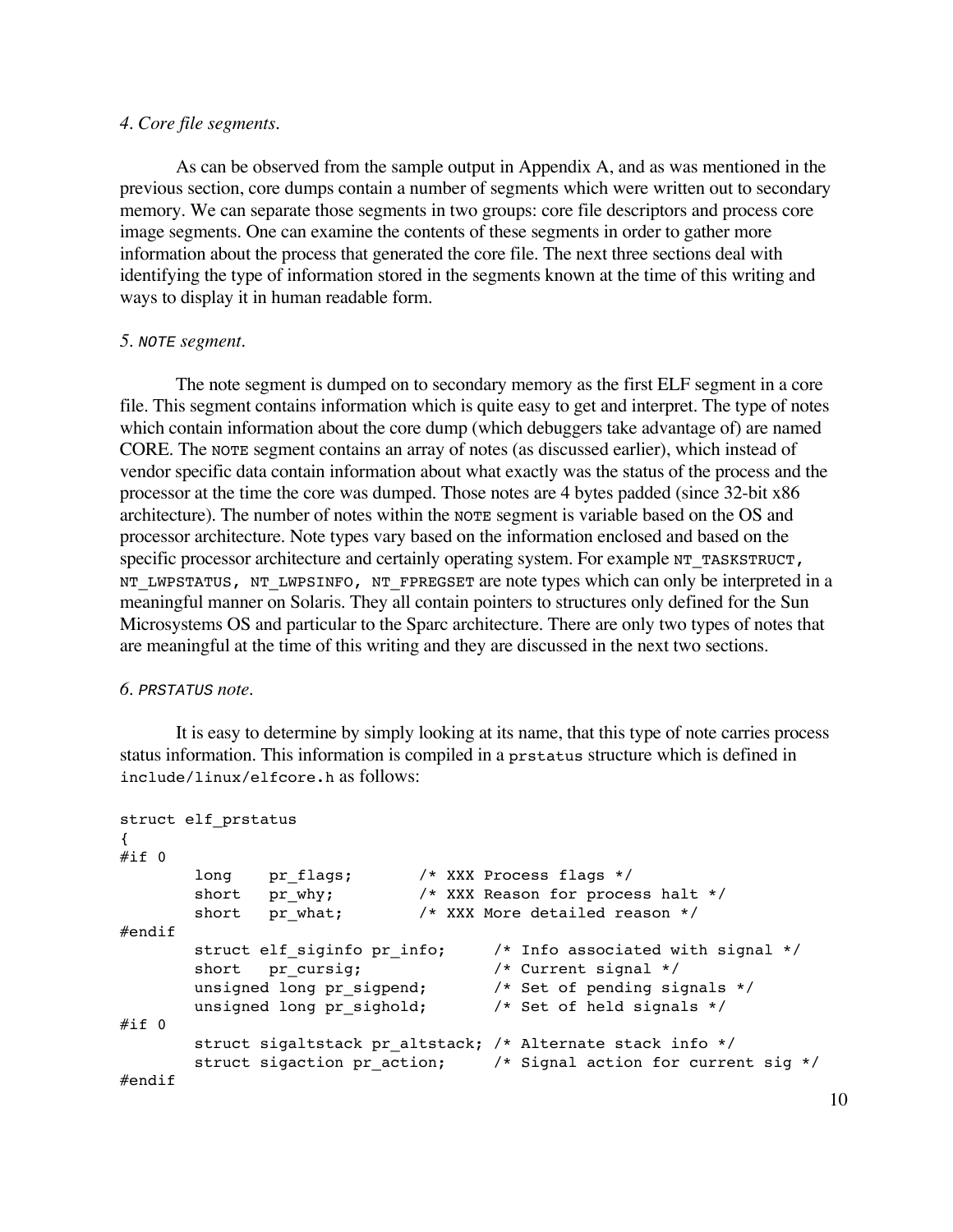```
pid t pr pid;
       pid t pr ppid;
       pid_t pr_pgrp;
      pid t pr sid;
       struct timeval pr utime; /* User time */
       struct timeval pr stime; /* System time */
       struct timeval pr cutime; /* Cumulative user time */
       struct timeval pr cstime; /* Cumulative system time */
#if 0long pr_instr; /* Current instruction */
#endif
       elf qreqset t pr reg; /* GP registers */
       int pr fpvalid; /* True if math co-processor being used. */
```

```
};
```
\*Fields which are just present but not used are marked XXX.

There are several fields (members of the structure) that are of special interest. First the signal which the process received and caused it to dump core. This signal is stored in pr\_cursig. Yet another useful information is the pid, ppid, pgrp, and sid of the process that caused the core dump. The time in seconds that the process has spent running is also noted using timeval structure which is defined in sys/time.h.

The last set of information within this type of note is a snapshot of the processor registers at the time of the core dump. They are contained in a structure of type elf gregset  $t$ . In viewcore I have defined an alternative equivalent structure to hold those values called user\_regs\_struct:

```
typedef struct
{
 long int ebx;
 long int ecx;
 long int edx;
 long int esi;
 long int edi;
 long int ebp;
 long int eax;
 long int xds; /* Each member represents a general purpose register */
 long int xes;
 long int xfs;
 long int xgs;
  long int orig_eax;
  long int eip;
  long int xcs;
 long int eflags;
  long int esp;
  long int xss;
}user_regs_struct;
```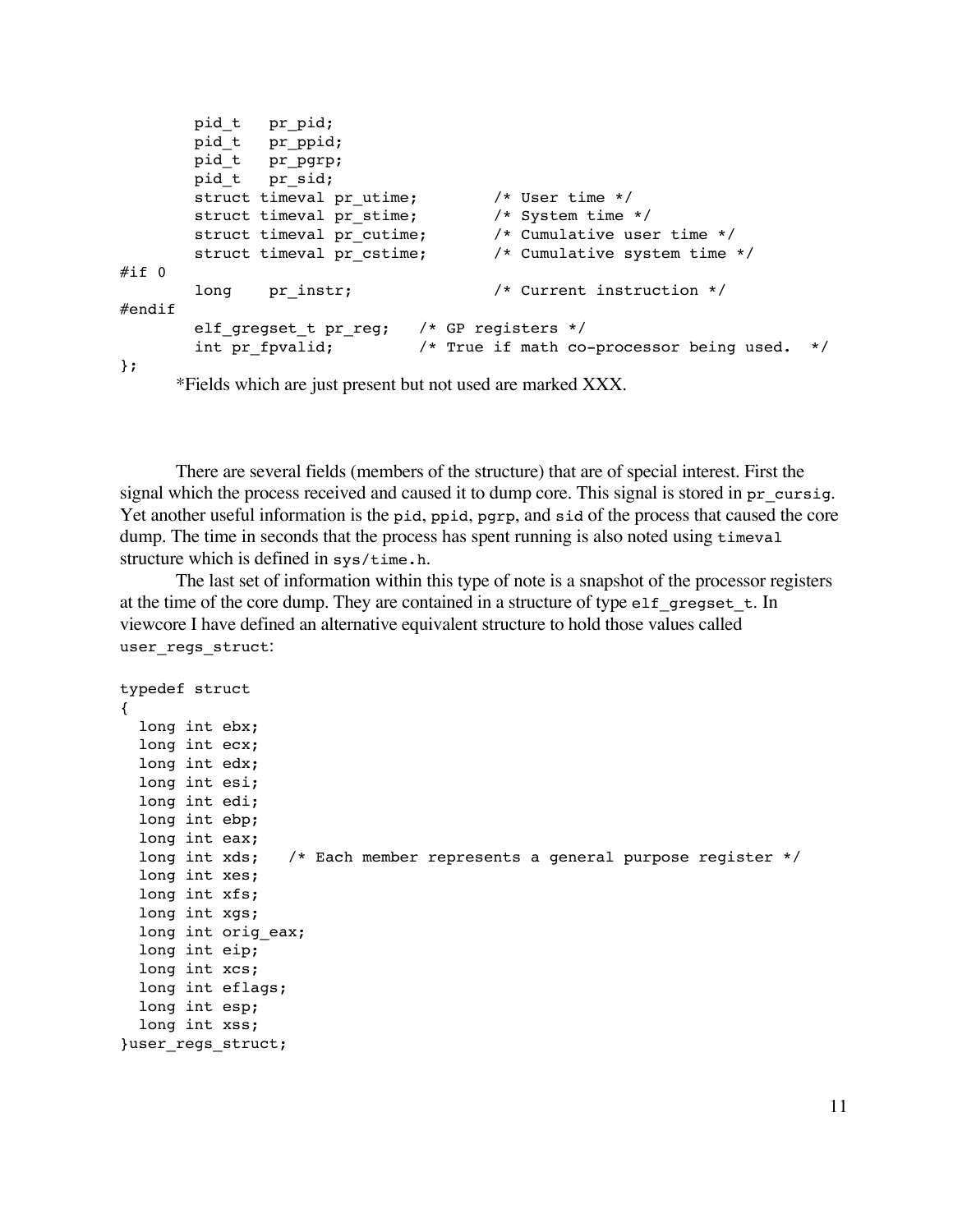#### *7.* PRPSINFO *note.*

This type of note displays only general process information. Some of the information such as pid, ppid, pgrp, and sid is identical to the information provided by a PRSTATUS note. The information of a PRPSINFO note is defined in a structure of type elf\_prpsinfo in include/ linux/elfcore.h as follows:

```
struct elf_prpsinfo
{
       char pr state; /* numeric process state */char pr_sname; /* char for pr_state */
       char pr_zomb; /* zombie */
       char pr_nice; /* nice val */unsigned long pr_flag; /* flags */
       __kernel_uid_t pr uid;
       kernel gid t pr gid;
       pid_t pr_pid, pr_ppid, pr_pgrp, pr_sid;
       /* Lots missing */
       char pr fname[16]; /* filename of executable */
       char pr psargs[ELF_PRARGSZ]; /* initial part of arg list */
};
```
Note that this time the process' effective user ID and group ID are included. This can pretty much tell us who executed the program. In addition to this the name of the executable that caused the core dump is included.

## *8. Other segments and future plans for viewcore's development.*

Note segments are not the only ones present within a core file. There are numerous sections of type LOAD which can be seen in the sample output in Appendix A. These segments contain the rest of the process' core image. At the time of this writing only the first one has been identified as the ELF header of the original object file. Immediately follows is the .text section dump which contains the set of assembly instructions which the process was supposed to execute. The part of viewcore that deals with translating binary into assembly is currently under development. This paper will serve as the information supplied in doc directory of the source. Viewcore is certainly not the only program out there which is able to do the things it does. Similar projects deal with the ELF object files in general. Such projects are elfutils and binutils. Elfutils is a relatively new set of utilities dedicated to ELF internals written by Red Hat staff. It provides shared libraries which contain just about any function which could be useful in dealing with ELF object files. Similarly binutils has almost identical functionality, but certainly different implementation and has been present on Unix and Linux systems for a log time. Regardless of the already existing projects viewcore differs radically from any of them due to its main focus - core dumps. There is not any software that I am aware of which dives at such depth into the core file internals. In terms of primary concentration, viewcore is unique. Following releases of viewcore will aim at porting it to Solaris and Mac OS X. Future plans of viewcore's development also include the idea of debugging running processes by attaching to them and dumping their core image on to disk.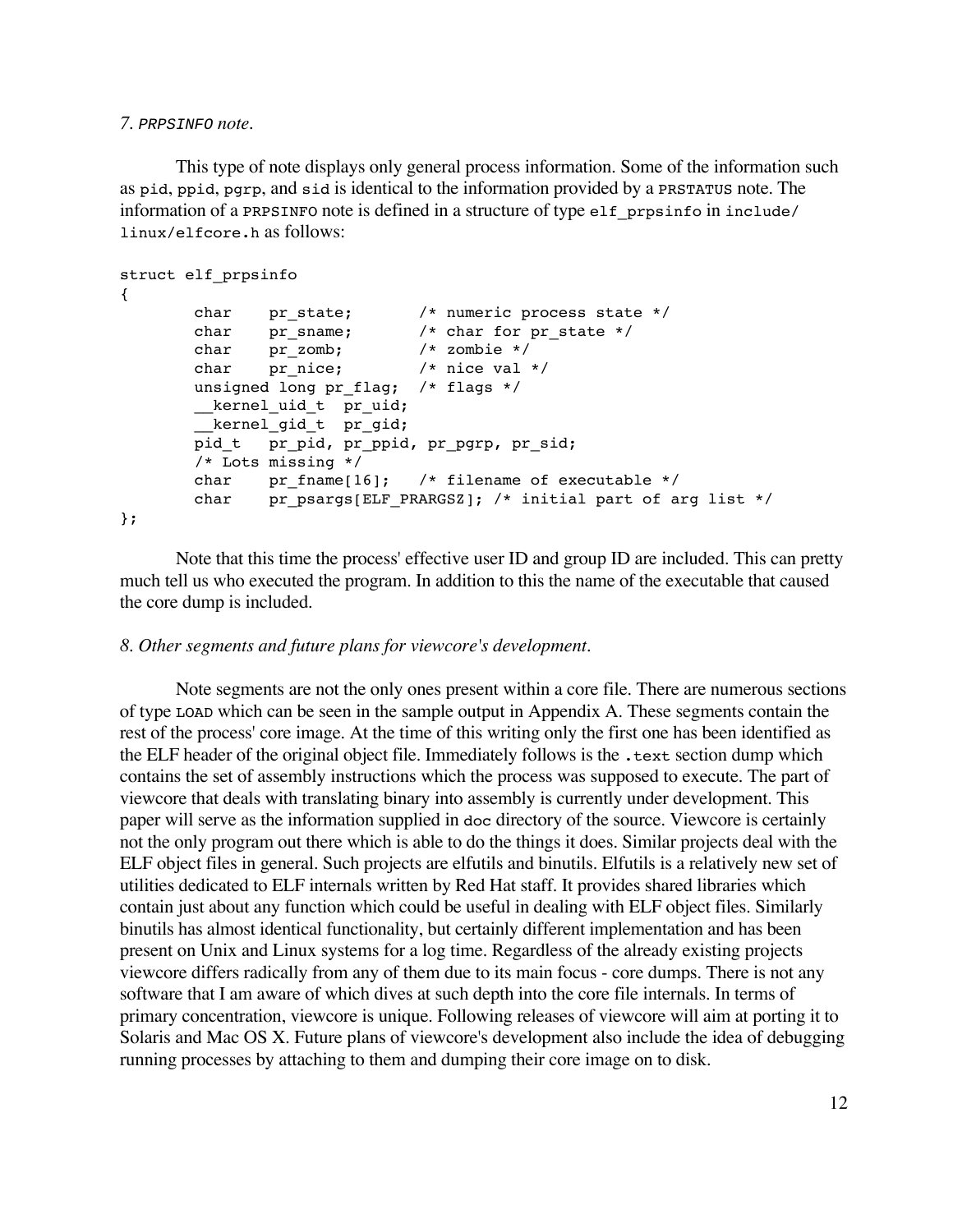# **V. COMPILING WITH GCC AND DEBUGGING CORE DUMPS USING GDB.**

## *1. Compiling with* gcc*.*

As discussed earlier gcc is the most commonly used compiler on Unix systems. Developers can profit from using gcc because it inserts debugging information which can be used by gdb in order to troubleshoot software which dumps core. If a programmer should want to do this the gcc must be invoked with  $-q$  option and any of its accepted values. Thus the command line:

\$ gcc -g source file.c

will enable this feature. Using any of the accepted values, for example:

\$ gcc -ggdb source file.c

,will further force the type of debugging information formatting desired.

Sometimes core dumps are predictable simply looking at minor warnings generated by gcc, which are not displayed by default. In order to enable gcc to output them to stdout we use the following:

```
$ gcc -Wall source_file.c
```
Thus one can use the combination: \$ gcc -g -Wall source file.c

## *2. Debugging core dumps with* gdb*.*

As discussed earlier gdb is the most commonly used debugger on Unix systems. gdb is a very powerful software a lot of functionality and most of its features not related to core dumps will not be discussed. For the following example I will use a simple source file written in C which is guaranteed to dump core:

```
int main(void)
{
        int a=9999, b=0;
        int c=a/b;
        return(0);
}
```
We compile the file using: \$ gcc -g -Wall source file.c

Now, we want to make sure that core will be dumped. Sometimes systems disable this feature but you can easily change it. If you are using bash you can do this by: \$ ulimit -c 100

or any numeric value which will be the upper bound for the size of your core dump. Now, we must execute the resulting executable: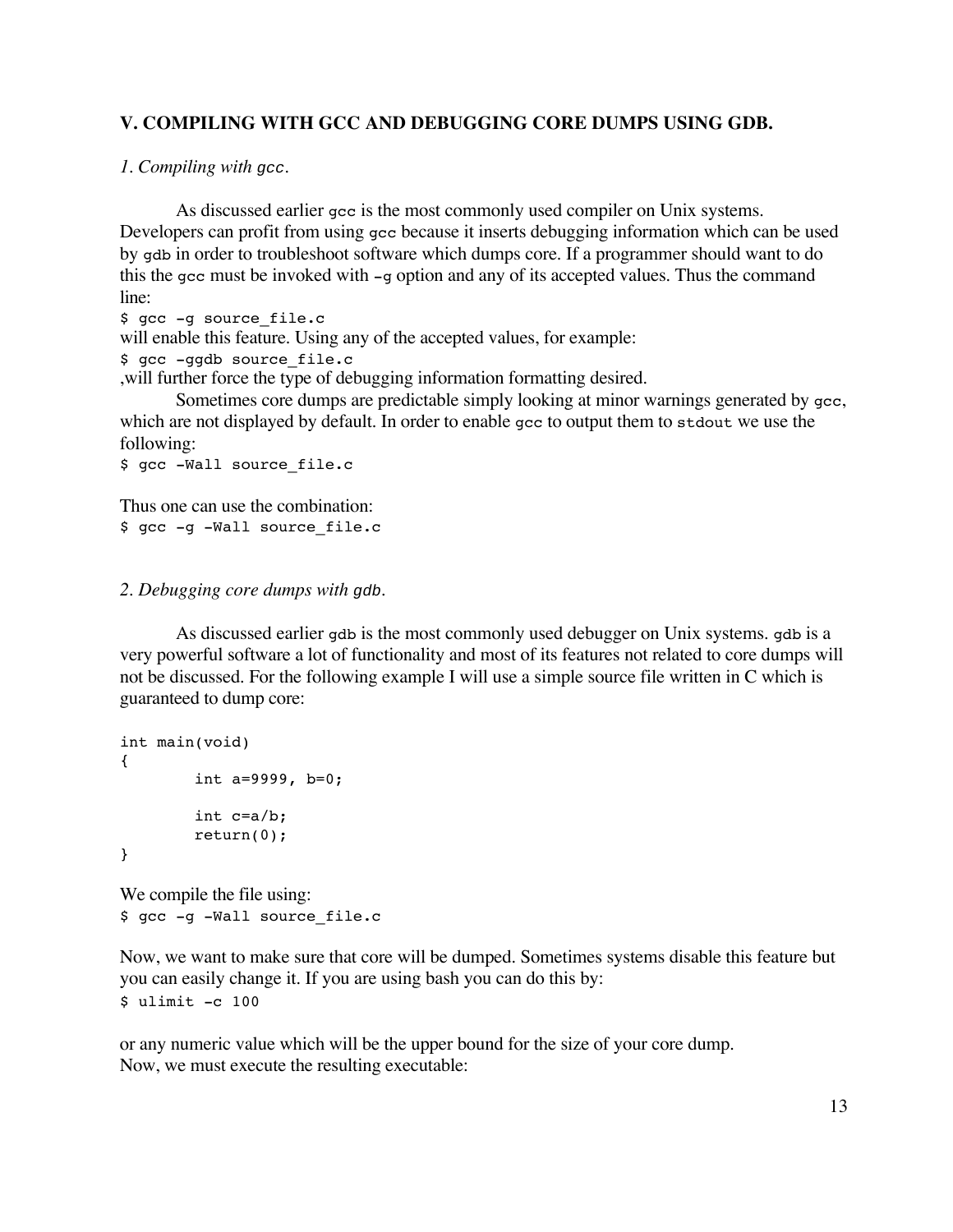$$./a.out$ Floating point exception (core dumped)  $\mathbf{\hat{S}}$ 

As you see the core was dumped!

```
In order to invoke gdb:
$ gdb
GNU gdb Red Hat Linux (5.3post-0.20021129.18rh)
Copyright 2003 Free Software Foundation, Inc.
GDB is free software, covered by the GNU General Public License, and you are
welcome to change it and/or distribute copies of it under certain conditions.
Type "show copying" to see the conditions.
There is absolutely no warranty for GDB. Type "show warranty" for details.
This GDB was configured as "i386-redhat-linux-gnu".
(gdb)
```
This is the default prompt for the gdb's interactive shell. Now you must specify which executable file will be used for acquiring the symbol table:

(gdb) file a.out Reading symbols from a.out...done. (gdb)

Now you must specify the core dump file name

```
(gdb) core-file core.1993
Core was generated by `./a.out'.
Program terminated with signal 8, Arithmetic exception.
Reading symbols from /lib/tls/libc.so.6...done.
Loaded symbols for /lib/tls/libc.so.6
Reading symbols from /lib/ld-linux.so.2...done.
Loaded symbols for /lib/ld-linux.so.2
#0 0x08048318 in main () at test.c:5
5 int c=a/b;
```
And quit the debugger:

(gdb) quit \$

So the core dump was caused by the instruction at line 5 in the source file where there is an obvious division by 0.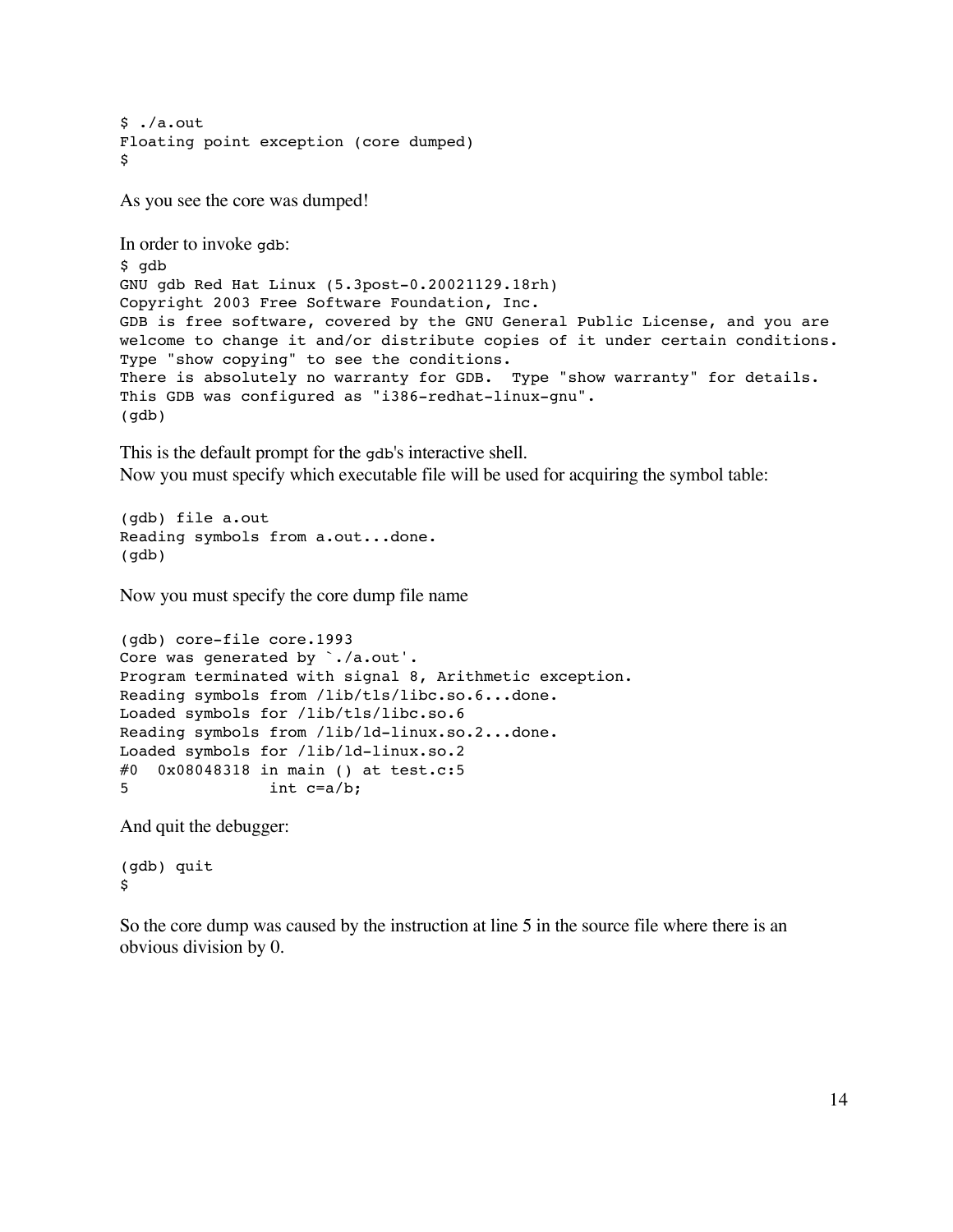#### **APPENDIX A: SAMPLE VIEWCORE OUTPUT**

.: FILE STATUS INFORMATION :. hard links: 1 uid: 500 gid: 500 size: 49152 block size: 4096 block count: 88 last access: Mon Sep 1 19:36:05 2003 last mod: Fri Aug 22 17:04:02 2003 last change: Fri Aug 22 17:04:02 2003 .: CORE ELF HEADER INFORMATION :. capacity: 32 bit (ELFCLASS32) [1] data encoding type: 2's comp, little endian (ELFDATA2LSB) [1] file version:  $\begin{array}{ccc} \text{current} & (\text{EV} & \text{CURRENT}) & [1] \\ \end{array}$ OS ABI: Unix System V ABI [0] ABI version: 0 padding bytes: 0 object file type:  $\qquad \qquad \qquad \qquad \text{core file (ET CORE) [4]}$ architecture: The Intel 80386 (EM\_NONE) [3] object file version: current (EV\_CURRENT) [1] entry point virtual address: 0 program header table file offset: 0x34 section header table file offset: 0 processor specific flags: 0 ELF header size: 52 bytes program header table entry size: 32 bytes program header table entry count: 10 section header table entry size: 0 bytes section header table entry count: 0 section header string table index: 0 .: SEGMENT INFORMATION :. type offset vaddress paddress size(file) size(mem) RWX align ============================================================================  $\begin{array}{cccccccc} \text{NOTE} & 0x174 & 0 & 0 & 2028 & 0 & 0 & 0 \\ \text{LOAD} & 0x1000 & 0x8048000 & 0 & 0 & 4096 & 0x5 & 0x1000 \\ \text{LOAD} & 0x1000 & 0x8049000 & 0 & 4096 & 4096 & 0x6 & 0x1000 \\ \text{LOAD} & 0x2000 & 0x40000000 & 0 & 0 & 86016 & 0x5 & 0x1000 \\ \text{LOAD} & 0x2000 &$ LOAD 0x1000 0x8048000 0 0 4096 0x5 0x1000 LOAD 0x1000 0x8049000 0 4096 4096 0x6 0x1000 LOAD 0x2000 0x40000000 0 0 86016 0x5 0x1000 LOAD 0x2000 0x40015000 0 4096 4096 0x6 0x1000 LOAD 0x3000 0x40016000 0 4096 4096 0x6 0x1000 LOAD 0x4000 0x42000000 0 0 1236992 0x5 0x1000 LOAD 0x4000 0x4212e000 0 12288 12288 0x6 0x1000 LOAD 0x7000 0x42131000 0 8192 8192 0x6 0x1000 LOAD 0x9000 0xbfffd000 0 12288 12288 0x7 0x1000 .: NOTES INFORMATION :.

### found note section at offset: 0x174 ###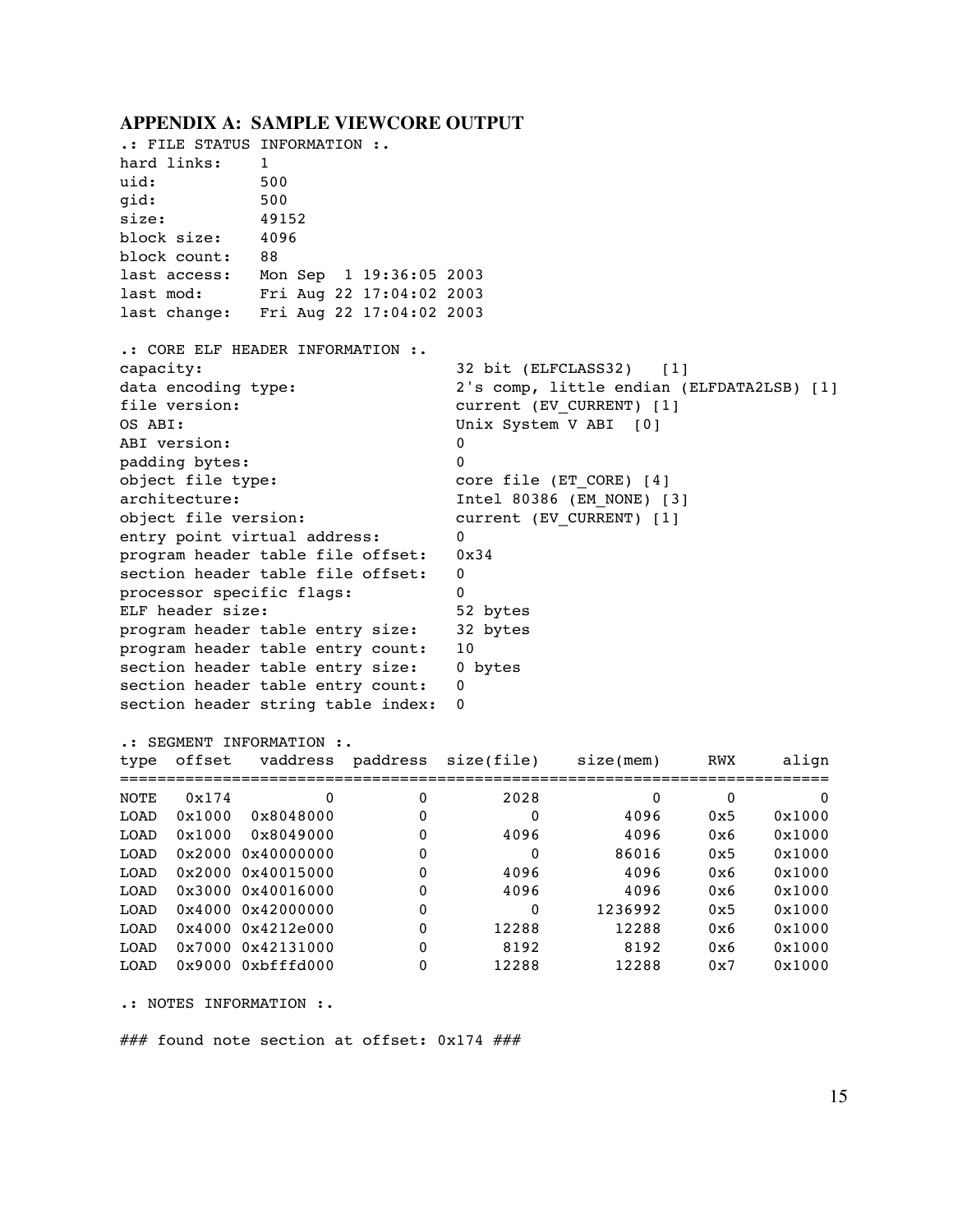--- note 0 at offset 0x174 --padding: 4 bytes note name size: 0x5 bytes note description size: 0x90 bytes note name: CORE note type: PRSTATUS [1] signal number: 8 extra code: 0 errno: 0 current signal: 8 set of pending signals: 0 set of held signals: 0 pid: 4843 ppid: 4843 pgrp: 4843 sid: 4813 user time: 0.0 sec system time: 0.0 sec cumulative user time: 0.0 sec cumulative system time: 0.0 sec bool pr fpvalid: 0 general purpose registers: ebx: 0x42130a14 ecx: 0x42015554 edx: 0 esi: 0x40015360 edi: 0x8048358 ebp: 0xbfffe268 eax: 0x270f xds: 0x2b xes: 0x2b xfs: 0 0 xgs: 0x33 origeax: 0xfffffffff eip: 0x8048318 xcs: 0x23 eflags: 0x10286 esp: 0xbfffe250 xss: 0x2b --- note 1 at offset 0x218 -- padding: 4 bytes note name size: 0x5 bytes note description size: 0x7c bytes note name: CORE note type: PRPSINFO [3] numeric process state: char for pr\_state: R zombie: nice val: flag 1: 0 uid: 500 gid: 500 pid: 4843 ppid: 4813 pgrp: 4843 sid: 4813 filename or executable: a.out --- note 2 at offset 0x2a8 --padding: 4 bytes note name size: 0x5 bytes

16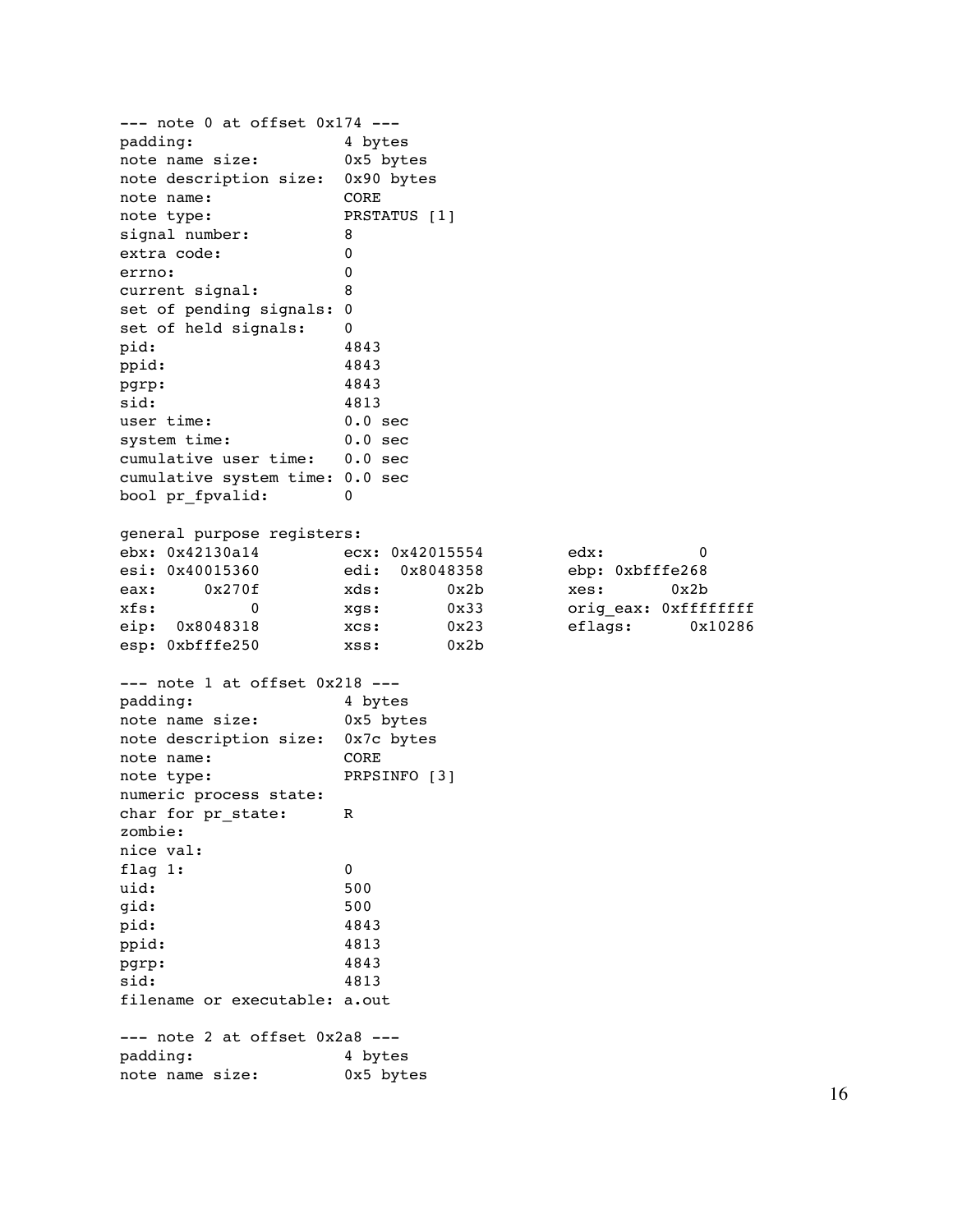note description size: 0x6b0 bytes note name: CORE note type: PRXREG [4] next note at 0x7f8 .: ENCLOSED ELF HEADER INFORMATION at 0x1000 :. capacity: 32 bit (ELFCLASS32) [1] data encoding type: 2's comp, little endian (ELFDATA2LSB) [1] file version:  $\qquad \qquad \qquad \text{current (EV_CURRENT) [1]}$ OS ABI: Unix System V ABI [0] ABI version: 0 padding bytes: 0 object file type:  $executable file (ET EXEC) [2]$ architecture: The Intel 80386 (EM\_NONE) [3] object file version: current (EV CURRENT) [1] entry point virtual address: 0x8048244 program header table file offset: 0x34 section header table file offset: 0x1cdc processor speciffic flags: 0 ELF header size: 52 bytes program header table entry size: 32 bytes program header table entry count: 6 section header table entry size: 40 bytes section header table entry count: 34 section header string table index: 31

## **APPENDIX B: LIST OF SOURCES**

Websites: http://www.cs.cf.ac.uk/Dave/C/CE.html http://developer.intel.com/design/pentium4/manuals/245470.htm. http://linuxassembly.org.

Linux Source Files: \*arch/i386/entry.S \*\*include/elf.h \*\*include/linux/elfcore.h \*\*sys/time.h \*located in kernel sources root \*\*located in standard sources root

Manual Pages:  $\text{gcc}(1)$ ,  $\text{ld}(1)$ ,  $\text{gdb}(1)$ ,  $\text{signal}(7)$ ,  $\text{ls}(1)$ ,  $\text{fstat}(2)$ ,  $\text{mmap}(2)$ ,  $\text{strings}(1)$ 

Other Documentation: PFS (Portable Formats Specification) of the ELF by TIS (Tool Interface Standards)

# **APPENDIX C: VIEWCORE ADDITIONAL INFORMATION**

Current Maintainer: Atanas Mitkov Dimitrov E-mail: atanas\_dimitrov@bobcat.gcsu.edu Project URL: http://turing.gcsu.edu/~adimitro/viewcore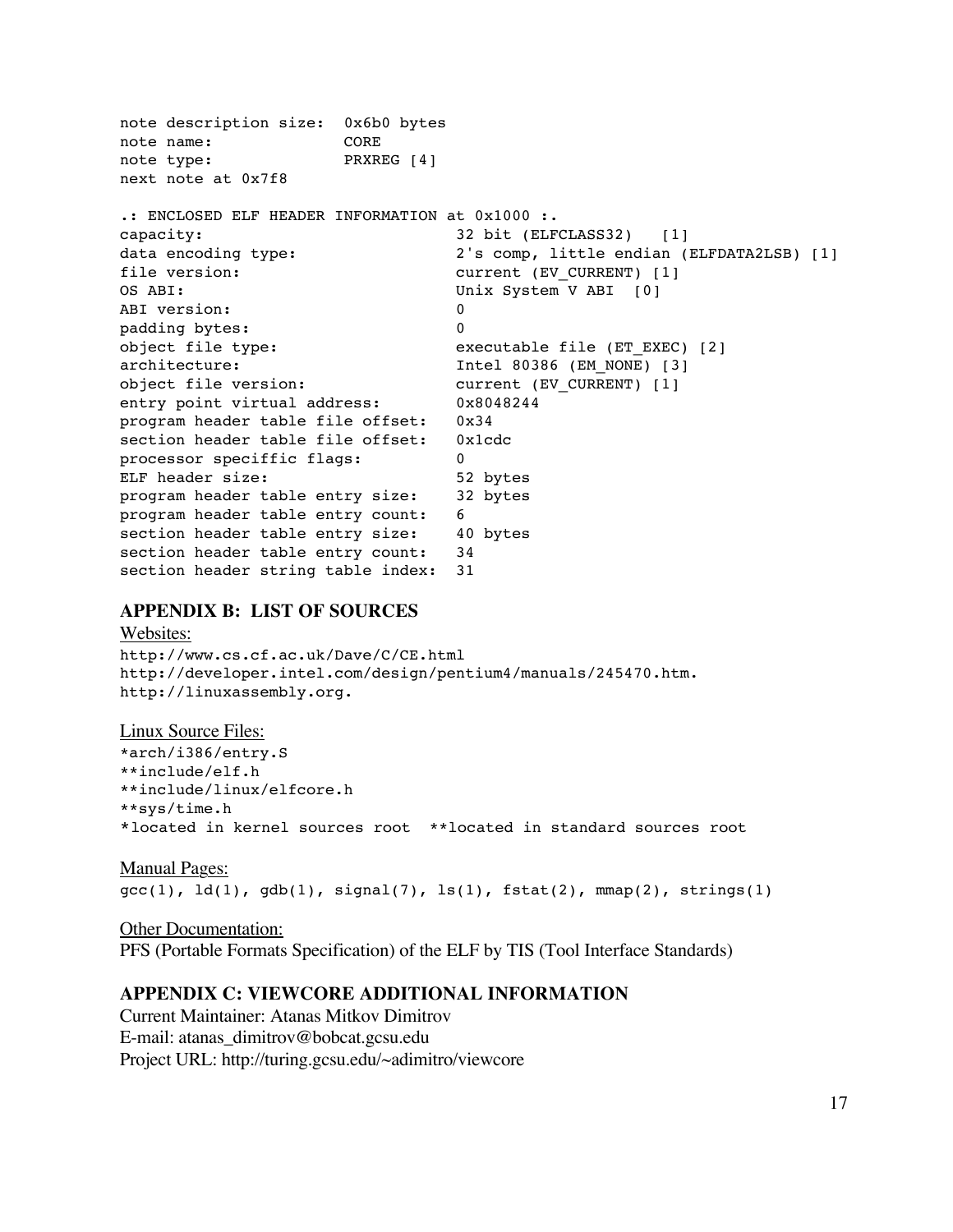## **APPENDIX D: VIEWCORE SOURCE CODE**

/\*\*\*\*\*\*\*\*\*\*\*\*\*\*\*\*\*\*\*\*\*\*\*\*\*\*\*\*\*\*\*\*\*\*\*\*\*\*\*\*\*\*\*\*\*\*\*\*\*\*\*\*\*\*\*\*\*\*\*\*\*\*\*\*\*\*\*\*\*\*\*\*\*\*\* main.c - core dump debugger ------------------ begin : Sun Aug 1 20:46:02 EDT 2003<br>
copyright : (C) 2003 by Atanas Dimitrov copyright : (C) 2003 by Atanas Dimitrov email : atanas\_dimitrov@bobcat.gcsu.edu \*\*\*\*\*\*\*\*\*\*\*\*\*\*\*\*\*\*\*\*\*\*\*\*\*\*\*\*\*\*\*\*\*\*\*\*\*\*\*\*\*\*\*\*\*\*\*\*\*\*\*\*\*\*\*\*\*\*\*\*\*\*\*\*\*\*\*\*\*\*\*\*\*\*\*/ /\*\*\*\*\*\*\*\*\*\*\*\*\*\*\*\*\*\*\*\*\*\*\*\*\*\*\*\*\*\*\*\*\*\*\*\*\*\*\*\*\*\*\*\*\*\*\*\*\*\*\*\*\*\*\*\*\*\*\*\*\*\*\*\*\*\*\*\*\*\*\*\*\*\*\*  $\star$   $\star$ This program is free software; you can redistribute it and/or modify it under the terms of the GNU General Public License as published by the Free Software Foundation; either version 2 of the License, or (at your option) any later version.  $\star$   $\star$ \*\*\*\*\*\*\*\*\*\*\*\*\*\*\*\*\*\*\*\*\*\*\*\*\*\*\*\*\*\*\*\*\*\*\*\*\*\*\*\*\*\*\*\*\*\*\*\*\*\*\*\*\*\*\*\*\*\*\*\*\*\*\*\*\*\*\*\*\*\*\*\*\*\*\*/ #ifdef HAVE\_CONFIG\_H #include <config.h> #endif #include <stdio.h> #include <stdlib.h> #include <unistd.h> #include <string.h> #include <sys/stat.h> #include <fcntl.h> #include <sys/types.h> #include <sys/mman.h> #include <elf.h> #include <sys/procfs.h> #include <sys/time.h> #include <sys/user.h> #define TRUE 1 #define FALSE 0 #define EMPTY 0 #define MAX\_NOTES 10 /\* to avoid implicit declaration warnings generated by -Wall \*/ extern char \*ctime(const time\_t \*timep); typedef struct { long int ebx; long int ecx; long int edx; long int esi; long int edi; long int ebp; long int eax; long int xds; long int xes; long int xfs; long int xgs; long int orig eax; long int eip; long int xcs; long int eflags; long int esp; long int xss; }user\_regs\_struct; /\* need to replace this with include/elf.h: Elf32\_Nhdr ... wish I saw it earlier\*/ /\* this does work out pretty good for the 32 bit arch and accounts for the Note structure. \*/ /\* definition is next to processing section \*/ typedef struct { Elf32\_Word namesz; Elf32\_Word descsz; Elf32 Word type; }Elf32\_Note\_Part; int main(int argc, char \*argv[]) { int fdin; char \*acctime, \*modtime, \*chtime;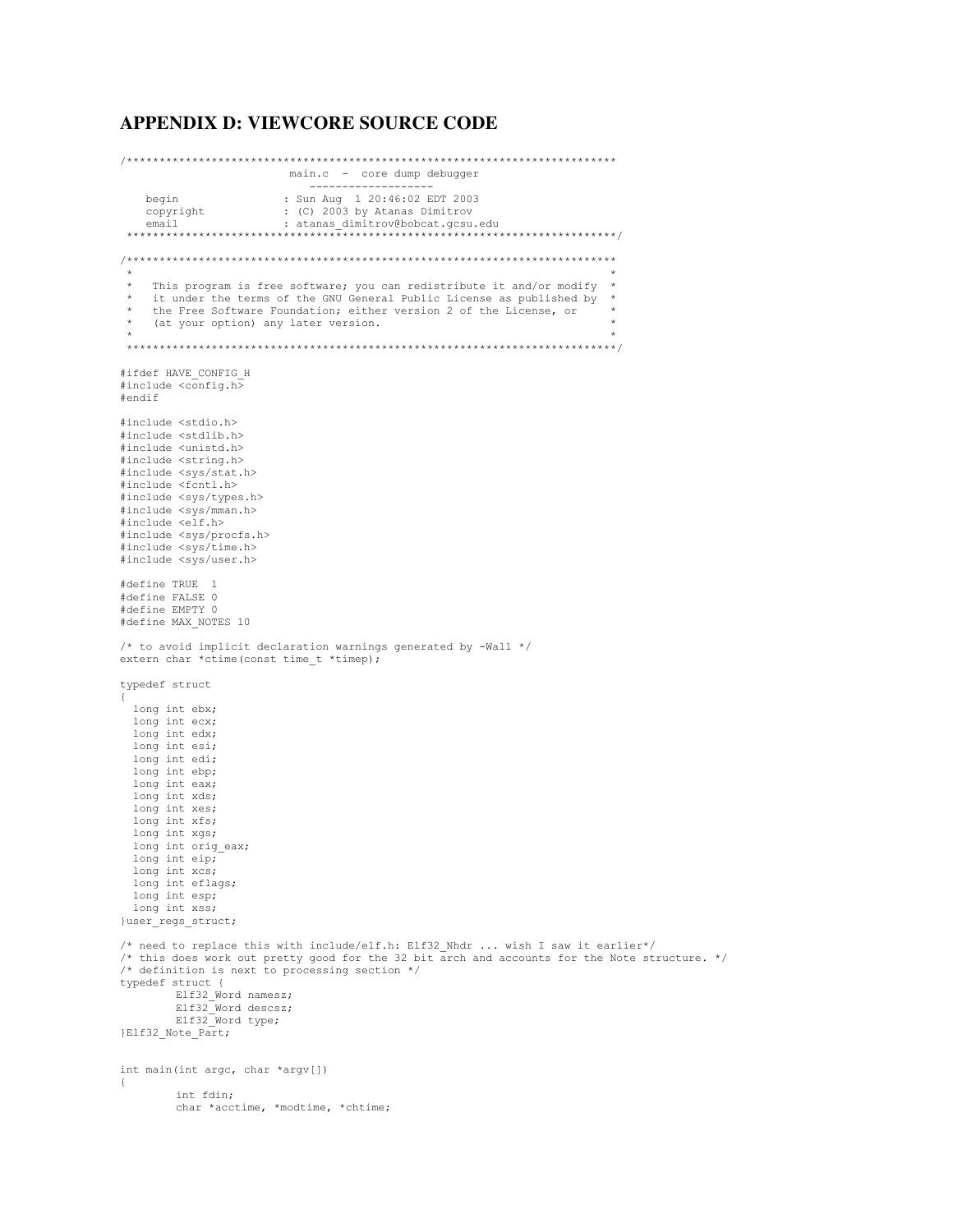```
char *longarray;
struct stat statbuf;
int os_abi_unknown;
Elf32 Ehdr<sup>-*</sup>elfhdr, *elfhdr1;
Elf32_Phdr *proghdr;
int noteoffsets[MAX_NOTES];
int chk phoff=0, chk phentsize=0, chk phnum=0;
int count, next_off=0;int note sect counter=0; /* number of note sections */
int prstatus bool=0, prpsinfo bool=0;
/* check for necessary number of command line arguments */
if(argc !=2)
{
         printf("Usage: %s <binary file>\n", argv[0]);
         ext(1);}
/* check for successful binary file opening */
if ((fdin = open(argv[1], 0_RDONLY)) == -1)
{
         perror("open");
         exit(2);}
/* get the attributes of the file but first check for errors */
if ((fstat(fdin, &statbuf)) < 0)
{
        perror("fstat");
         ext(3):}
/* display some attributes */
printf("\n.: FILE STATUS INFORMATION :.\n");
printf("hard links: %d\n", statbuf.st_nlink);
printf("uid: %d\n", statbuf.st uid);
printf("gid: %d\n", statbuf.st_gid);
printf("size: %d\n", statbuf.st size);
printf("block size: %d\n", statbuf.st blksize);
printf("block count: %d\n", statbuf.st_blocks);
\bar{a} cctime = (char *) ctime(\bar{a}statbuf.st_atime);
printf("last access: %s", acctime);
modtime = (char *) ctime(&statbuf.st_mtime);<br>printf("last mod: %s", modtime);
printf("last mod:
\text{chtime} = (\text{char }*) \text{ctime}(\text{statbuf.stctime});printf("last change: %s", chtime);
//printf("\nstarting to modify output...\n");
fflush(stdout);
//sleep(1);
longarray = mmap(0, statbuf.st\_size, PROT\_READ, \n\MAP_FILE | MAP_SHARED, fdin, 0);
//perror("\bar{N}nstatus of memory mapping");
/* use memcmp to compare the first 4 bytes from file to
   first 4 bytes of standard ELF header's first entry
   - Elf32 Ehdr.e ident[EI IDENT] basically do byte
   comparison at already defined indexes and/or offsets.
   (see include/elf.h for definitions)
   all this to verify the ELF type
*/
if (memcmp(longarray, ELFMAG, SELFMAG) == 0)
{
         //printf("ELF file type accepted\n");
         fflush(stdout);
}
else
{
         printf("error: unrecognized file type\n");
         fflush(stdout);
         exit(5);
}
/* initialize the elf header structure as defined in include/elf.h */
elfhdr = (Elf32 Ehdr *) ((unsigned char *) &longarray[0x0]);
printf("\n.: CORE ELF HEADER INFORMATION :.\n");
/* determine file class */
```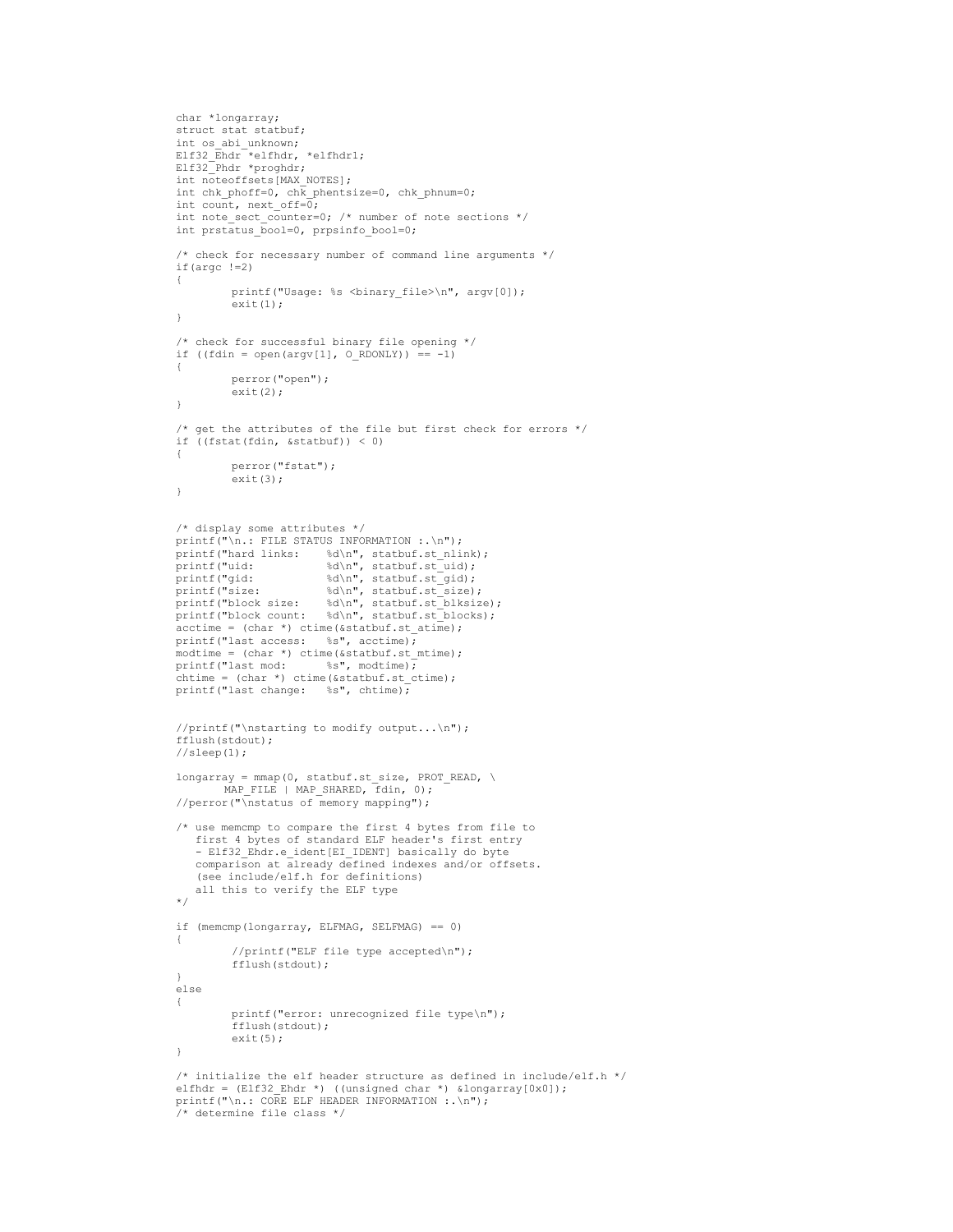$\begin{array}{rcl} \texttt{if (elfhdr->e_ident[EI_CLASS] & == ELFCLASS32)} \\ & & \texttt{printf('capacity:} \end{array}$ 32 bit (ELFCLASS32) [%d]\n", \ elfhdr->e\_ident[EI\_CLASS]); else if (elfhdr->e\_ident[EI\_CLASS] == ELFCLASS64) printf("capacity: 64 bit (ELFCLASS64) [%d]\n", \ elfhdr->e\_ident[EI\_CLASS]); else if  $\text{e}$ lfhdr->e\_ident $\text{E}\overline{L}_\text{CLASS}$ ] == ELFCLASSNONE) printf("capacity: none (ELFCLASSNONE) [%d]\n", \ elfhdr->e\_ident[EI\_CLASS]); else printf("error: capacity not defined within ELF header [%d]\n", \ elfhdr->e\_ident[EI\_CLASS]); /\* determine data encoding type \*/  $\begin{array}{rcl} \texttt{if (elfhdr->e_ident[EI_DATA] == ELFDATA2LSB)} \\ & \texttt{printf('data encoding type:} \end{array}$ 2's comp, little endian (ELFDATA2LSB) [%d]\n",\ elfhdr->e\_ident[EI\_DATA]); else if (elfhdr->e\_ident[EI\_DATA] == ELFDATA2MSB)<br>printf("data encoding type: 2's comp, big endian (ELFDATA2MSB) [%d]\n", \ elfhdr->e\_ident[EI\_DATA]); else if  $\text{ (elfhdr->e_ident[EI_DATA] == ELFDATANONE)}$ printf("data encoding type: none (ELFCLASSNONE) [%d]\n", \ elfhdr->e\_ident[EI\_DATA]); else printf("data encoding type: not defined within ELF header [%d]\n",\ elfhdr->e\_ident[EI\_DATA]);  $/*$  determine version number (1 is current) and this is a must  $*/$ if (elfhdr->e\_ident[EI\_VERSION] == EV\_CURRENT) current (EV\_CURRENT) [%d]\n", \ elfhdr->e\_ident[EI\_VERSION]); else printf("file version:  $i$ llegal version  $\{d\}\n$ ",  $\langle$ elfhdr->e\_ident[EI\_VERSION]); /\* determine OS ABI identification (application binary interface) \*/ if (elfhdr->e\_ident[EI\_OSABI] == ELFOSABI\_NONE || elfhdr->e\_ident[EI\_OSABI] == ELFOSABI\_SYSV)<br>printf("OS ABI: Unix System V ABI [%d]\n", \ Unix System V ABI [%d]\n", \ elfhdr->e\_ident[EI\_OSABI]); else if  $\text{e}$ lfhdr->e\_ident $\text{E}\left[\text{CSABI}\right]$  == ELFOSABI\_HPUX) printf("OS ABI:  $HP-UX$  (ELFOSABI HPUX) [%d]\n", \ elfhdr->e\_ident[EI\_OSABI]); else if (elfhdr->e\_ident[EI\_OSABI] == ELFOSABI\_NETBSD) printf("OS ABI:  $NetBSD$  (ELFOSABI NETBSD) [%d]\n", \ elfhdr->e\_ident[EI\_OSABI]); else if (elfhdr->e\_ident[EI\_OSABI] == ELFOSABI\_LINUX) printf("OS ABI:  $L$ inux (ELFOSABI\_LINUX) [%d]\n", \ elfhdr->e\_ident[EI\_OSABI]); else if (elfhdr->e\_ident[EI\_OSABI] == ELFOSABI\_SOLARIS)<br>printf("OS ABI: Sol Solaris (ELFOSABI SOLARIS) [%d]\n", \ elfhdr->e\_ident[EI\_OSABI]); else if (elfhdr->e\_ident[EI\_OSABI] == ELFOSABI\_AIX) printf("OS ABI:  $\begin{array}{ccc} \texttt{AIX} & \texttt{(ELFOSABI_AIX)} & \texttt{8d}\ \texttt{N}, \ \texttt{N} \end{array}$ elfhdr->e\_ident[EI\_OSABI]); else if (elfhdr->e\_ident[E $\overline{I}$ \_OSABI] == ELFOSABI\_IRIX) printf("OS ABI: Irix (ELFOSABI\_IRIX) [%d]\n", \ elfhdr->e\_ident[EI\_OSABI]); else if  $(elfhdr->e_ident[EI_OSABI] == ELFOSABI_FREEBSD)$ printf("OS ABI:  $\overline{ }$  FreeBSD (ELFOSABI\_FREEBSD) [%d]\n", \ elfhdr->e\_ident[EI\_OSABI]); else if (elfhdr->e\_ident[EI\_OSABI] == ELFOSABI\_TRU64) printf("OS ABI: Compaq TRU64 Unix (ELFOSABI\_HPUX) [%d]\n", \ elfhdr->e\_ident[EI\_OSABI]); else if (elfhdr->e\_ident[E $\overline{I}$ \_OSABI] == ELFOSABI\_MODESTO)<br>printf("OS ABI: Nov Novell Modesto (ELFOSABI\_MODESTO) [%d]\n", \ elfhdr->e\_ident[EI\_OSABI]); else if (elfhdr->e\_ident[EI\_OSABI] == ELFOSABI\_OPENBSD)<br>printf("OS ABI: 0penBSD  $(ELFOSABI_OPENBSD [$ %d]\n", \ elfhdr->e\_ident[EI\_OSABI]); else if  $\text{ (elfhat->e_ident[EI_OSABI] } = \text{ELFOSABI_ARM)}$  printf("OS ABI: ARM (ELFOSABI\_ARM)  $[$  %d]\n", \ elfhdr->e\_ident[EI\_OSABI]); else if (elfhdr->e\_ident[EI\_OSABI]  $=$  ELFOSABI\_STANDALONE) printf("OS ABI: Standa Standalone (Embedded) Application  $(ELFOSABI STANDALONE)$  [%d]\n", elfhdr->e\_ident[EI\_OSABI]); else {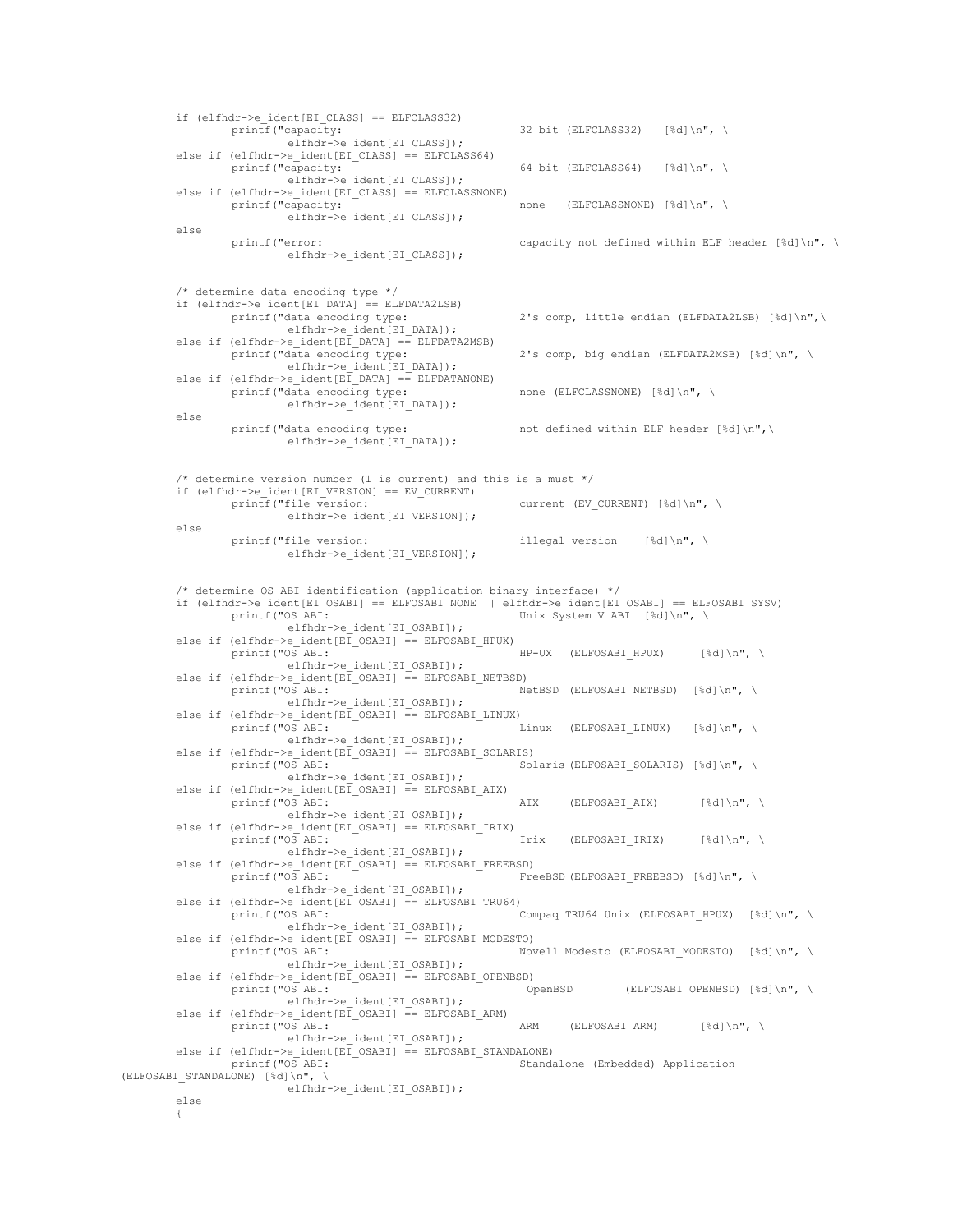printf("OS ABI: unknown [%d]\n", elfhdr->e\_ident[EI\_OSABI]); os\_abi\_unknown = TRUE; } /\* determine ABI version if aplicable \*/ if (!os\_abi\_unknown)<br>printf("ABI version: %d\n", elfhdr->e\_ident[EI\_ABIVERSION]); else printf("ABI version: unknown [%d]\n", elfhdr- >e\_ident[EI\_ABIVERSION]); /\* display number of padding bytes \*/ %d\n", elfhdr->e\_ident[EI\_PAD]); /\* determine object file type \*/ if (elfhdr->e\_type == ET\_NONE)<br>printf("object file type: no file type (ET\_NONE) [%d]\n", \ elfhdr->e\_type); else if (elfhdr->e\_type ==  $ET$ <sub>REL)</sub><br>printf("object file type: relocatable file (ET\_REL) [%d]\n", \ elfhdr->e\_type); else if (elfhdr->e\_type == ET\_EXEC)<br>printf("object file type: executable file (ET\_EXEC) [%d]\n", \ elfhdr->e\_type); else if (elfhdr->e\_type ==  $ET_DYN$ )<br>printf("object file type: shared object file (ET DYN) [%d]\n", \ elfhdr->e\_type); else if (elfhdr->e\_type == ET\_CORE)<br>printf("object file type: core file (ET\_CORE) [%d]\n", \ elfhdr->e\_type); else if (elfhdr->e\_type ==  $ET_NUM$ ) printf("object file type: number of defined types (ET\_NUM) [%d]\n", \ elfhdr->e\_type); else if (elfhdr->e\_type ==  $ET$ \_LOOS)<br>printf("object file type: OS-specific range start (ET LOOS)  $[4x]\n\in, \n\setminus$ elfhdr->e\_type); else if (elfhdr->e\_type ==  $ET_HIOS$ )<br>printf("object file type: OS-specific range end (ET HIOS)  $[$  %4x]\n", \ elfhdr->e\_type); else if (elfhdr->e\_type ==  $ET$ \_LOPROC)<br>printf("object file type: Processor-specific range start (ET\_LOPROC) [%4x]\n", \ elfhdr->e\_type); else if (elfhdr->e\_type ==  $ET$ \_HIPROC)<br>printf("object file type: Processor-specific range end (ET HIPROC)  $[%4x]\n\rightleftharpoons$ elfhdr->e\_type); else printf("object file type: undefined  $[84x]\n$ ", elfhdr->e type); /\* determine architecture \*/ /\* 100 definitions enter here... just 3 for right now\*/ if (elfhdr->e\_machine == EM\_NONE) printf("architecture: none (EM\_NONE) [%d]\n", \ elfhdr->e\_machine); else if (elfhdr->e\_machine ==  $EM_386$ )<br>printf("architecture: Intel 80386 (EM\_NONE) [%d]\n", \ elfhdr->e\_machine); else if (elfhdr->e\_machine == EM\_SPARC)<br>printf("architecture: Sun SPARC (EM SPARC)  $[^{8}d]\n\n\cdot\n\cdot$ elfhdr->e\_machine); else printf("architecture: unknown [%d]\n", elfhdr->e\_machine); /\* determine object file version \*/ if (elfhdr->e\_version == EV\_NONE) invalid ELF version (EV\_NONE) [%d]\n", \ elfhdr->e\_version); else if (elfhdr->e\_version == EV\_CURRENT)<br>printf("object file version: current (EV\_CURRENT) [%d]\n", \ elfhdr->e\_version);<br>else printf("object file version: unknown [%d]\n", elfhdr->e version); /\* display the entry point virtual address \*/<br>printf("entry point virtual address:  $\frac{1}{2}$ ", elfhdr->e entry);  $print(rentry point vitrual address:$ /\* display the program header table file offset \*/ printf("program header table file offset: %#x\n", elfhdr->e\_phoff); if (elfhdr->e phoff > 0) chk  $\overrightarrow{ph}$ off=1;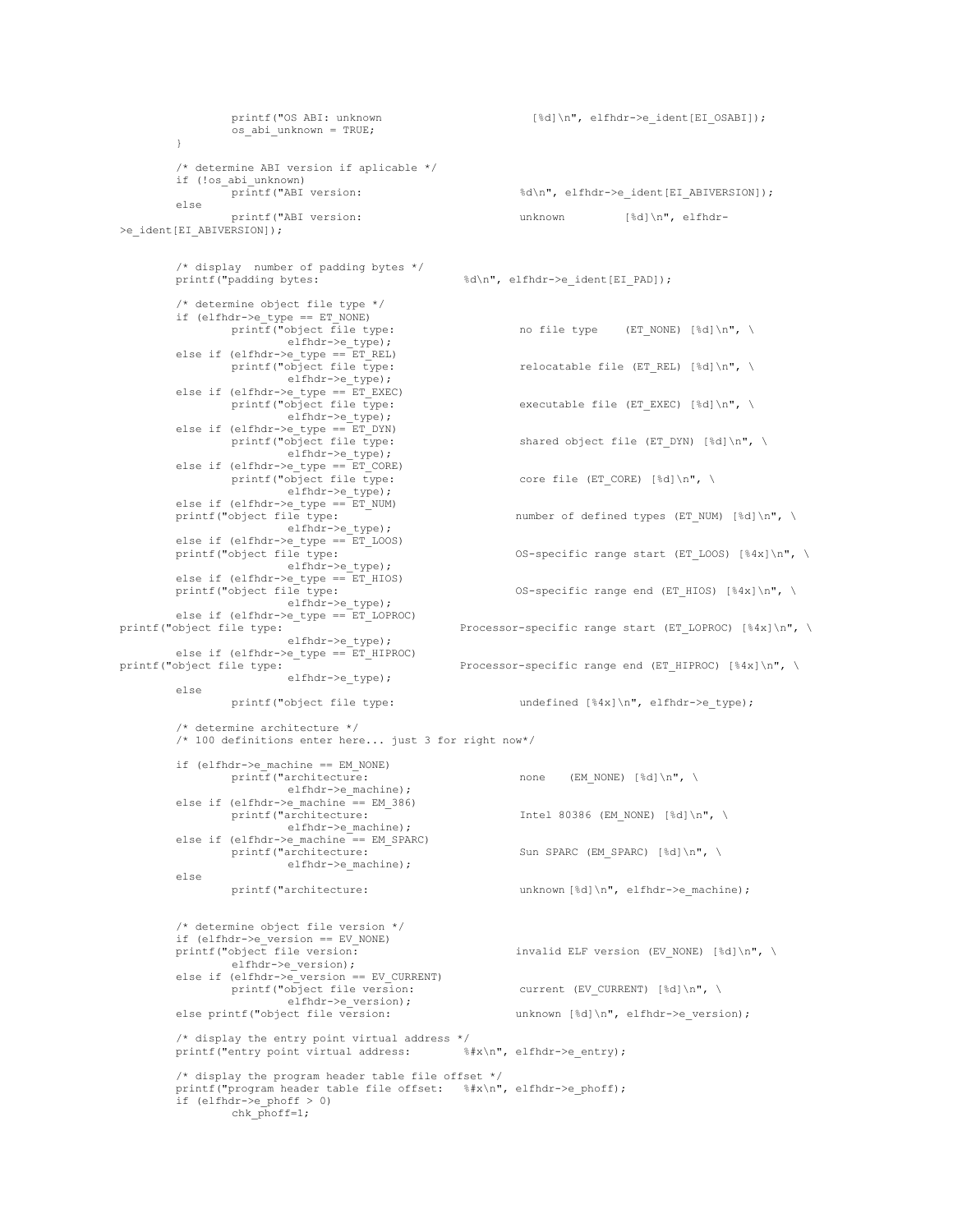```
/* display section header table file offset */
printf("section header table file offset: %#x\n", elfhdr->e_shoff);
/* display processor-specific flags */
printf("processor speciffic flags: \frac{1}{x}\sqrt{x}, elfhdr->e flags);
/* display ELF header size in bytes */<br>printf("ELF header size:
                                             %d bytes\n", elfhdr->e ehsize);
/* display program header table entry size */
\text{print}(\text{"program header table entry size:})elfhdr->e_phentsize);
if (elfhdr->e_phentsize > 0)
        chk \vec{p}hentsize=1;
/* display program header table entry count */
printf("program header table entry count: %d\n", \
        elfhdr->e_phnum);
if (elfhdr->e_phnum > 0)
         chk phnum=1;
/* display section header table entry size */
printf("section header table entry size: %d bytes\n", \
        elfhdr->e_shentsize);
/* display section header table entry count */
printf("section header table entry count: %d\n", \
        elfhdr->e_shnum);
\prime\star display section header string table index \star/printf("section header string table index: %d\n", \
        elfhdr->e_shstrndx);
/* check if we can work with program headers */
/* for CORE rest will be empty */
/* add other checks here if intentions to work with ELF in general */
/* if value is zero this means that it doesn't hold an entry */
/* unless ... pretty self explanatory */
if (chk_phoff && chk_phentsize && chk_phnum)
{
         /* table headers */
        printf("\n.: SEGMENT INFORMATION :.\n");
         printf("type offset vaddress paddress ");
         printf("size(file) size(mem) RWX align\n");
        printf("===================================");
        printf("=========================================\n");
         /* loop through all segments */
         for(count=0; count < elfhdr->e_phnum; ++count)
         {
                  /* set the offset appropriately */
                 proghdr = (ELf32_{phdr} * ) ((unsigned char *) \
                 &longarray[(unsigned int) \
                  (next of f + elfhaty-)e phoff)]);
                  /* display all members as specified by table columns */
                  /* determine segment type */
                  if (proghdr->p_type == PT_NULL)
                                  printf("NULL");
                  else if (proghdr->p_type == PT_LOAD)
                                   printf("LOAD");
                 else if (proghdr->p_type == PT_DYNAMIC)
                                   printf("DYNAMIC");
                 else if (prought - p_t)type == PT_ INTERP)
                                  printf("INTERP");
                 else if (proghdr->p_type == PT_NOTE)
                  {
                          /* if a note then store the offset into array
                             later this array will be processed
                           */
                          printf("NOTE");
                          noteoffsets[note_sect_counter]=proghdr->p_offset;
                          note_sect_counter++;
                  }
                  else if (proghdr->p_type == PT_SHLIB)
                                   printf("SHLIB");
```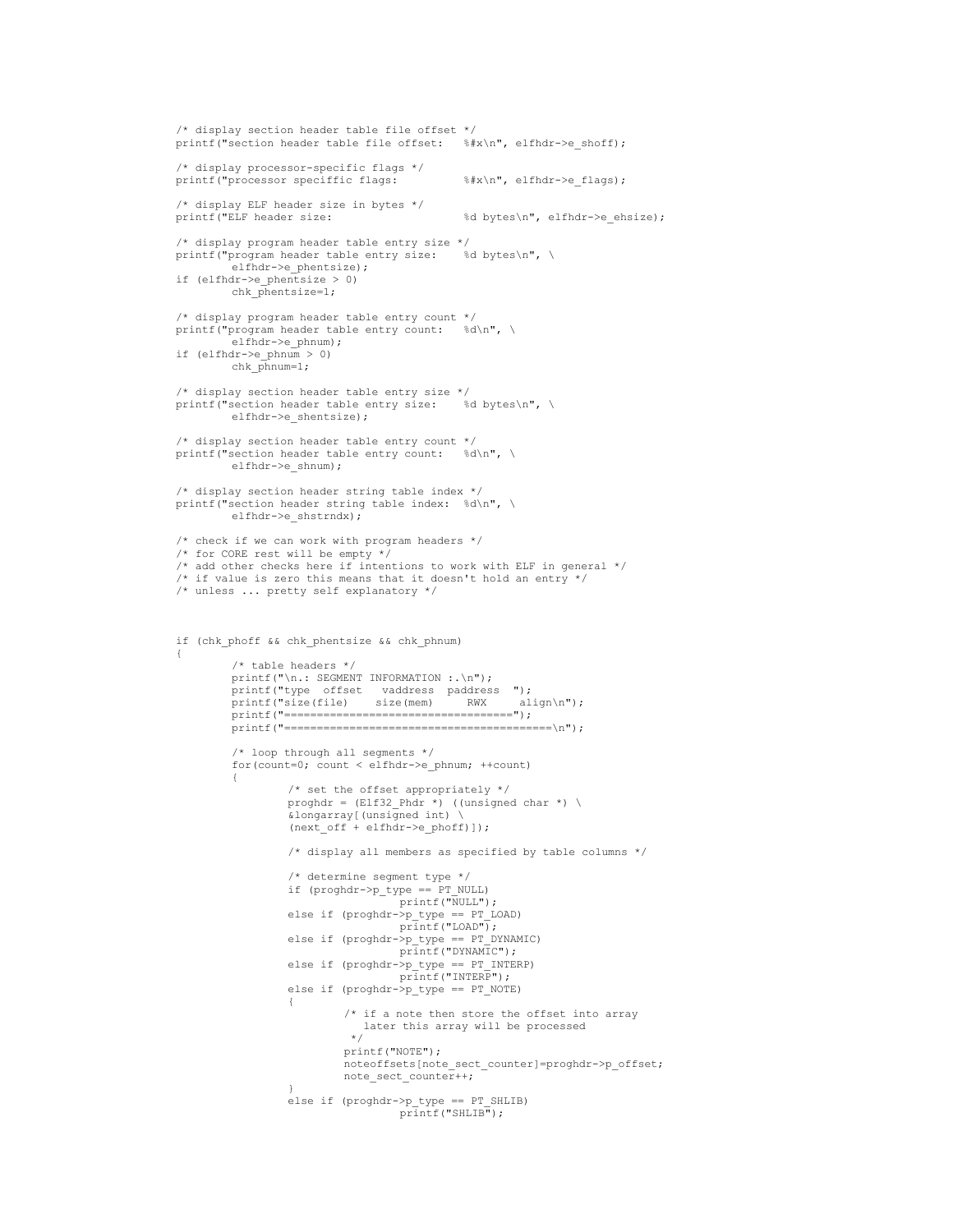```
else if (proghdr->p_type == PT_PHDR)
                                            printf("PHDR");
                           else if (proghdr - p \ntype == PT TLS)printf("TLS");
                           else if (proghdr->p_type == PT_NUM)
                                            printf("NUM");
                           else if (proghdr->p_type == PT_LOOS)
                                            printf("LOOS");
                           else if (proghdr-p type == PT GNU EH_FRAME)
                                            printf("GNU_EH_FRAME");
                           else if (proghdr->p_type == \overline{PT} LOSUNW)
                                            printf("LOSUNW");
                           else if (pr\bar{p} type == PT_SUNWBSS)
                                            printf("SUNWBSS");
                           else if (proghdr - p tvpe == PT SUMWSTACK)printf("SUNWSTACK");
                           else if (proghdr->p_type == PT_HISUNW)
                                            \overline{p}rintf("HISUNW");
                           else if (prought - p_type == PT_HIOS)printf("HIOS");
                           else if (proghdr - p_type == PT_LOPROC)printf("LOPROC");
                           else if (proghdr->p_type == PT_HIPROC)
                                             printf("HIPROC");
                           else
                                   printf("UNKNOWN");
                           /* print the rest */
                           printf(" %#7x ", proghdr->p_offset);
                           printf("%#10x ", proghdr->p_vaddr);
                           printf("%#9x ", proghdr->p_paddr);
                           printf("%11d ", proghdr->p_filesz);
                           printf("%12d ", proghdr->p_memsz);
                           printf("%#7x ", proghdr->p_flags);
                           printf("%#9x ", proghdr->p_align);
                           /* next row */printf("\n");
                           /* increase offset to next program header table entry */
                           next_off+=elfhdr->e_phentsize;
                  }
                  /* will try to make this with pointers */
                 noteoffsets[note_sect_counter]='\0';
         }
         /* need to get rid of this declaration and use more dynamic way of obtaining it */
#define NOTE_PADDING 4
         /* determine if there are any note sections recorded contained in the program header */
         if (note_sect_counter != 0)
         {
                  /* note sections counter */
                 int noteprcnt;
                  printf("\n.: NOTES INFORMATION :.\n");
                  unsigned int note_next_note_off=0; //next note offset initially 0
                  /* go through each note section and display all the notes in it */
                  for(noteprcnt=0; noteprcnt< note_sect_counter; ++noteprcnt)
                  {
                           unsigned int note_sect_off = noteoffsets[noteprcnt];
                           printf("\n### found note section at offset: %#x ###\n", note_sect_off);
                           int i=0;
                           int note_counter=0;
                           /* stupid loop this should contain a logical end of the notes int he section */
                           while (i < 3){
                                    int j=0;<br>char *note_name;
                                    char *note_name; \frac{1}{2} /* note name storage */<br>unsigned int note begin of f=0; \frac{1}{2} /* beginning of
                                                                                \frac{1}{x} beginning of the next note in
the note section */
                                   unsigned int note name begin off=0; / /* location of the note name
member */
                                   unsigned int note desc begin off=0; /* location of description member
*/
```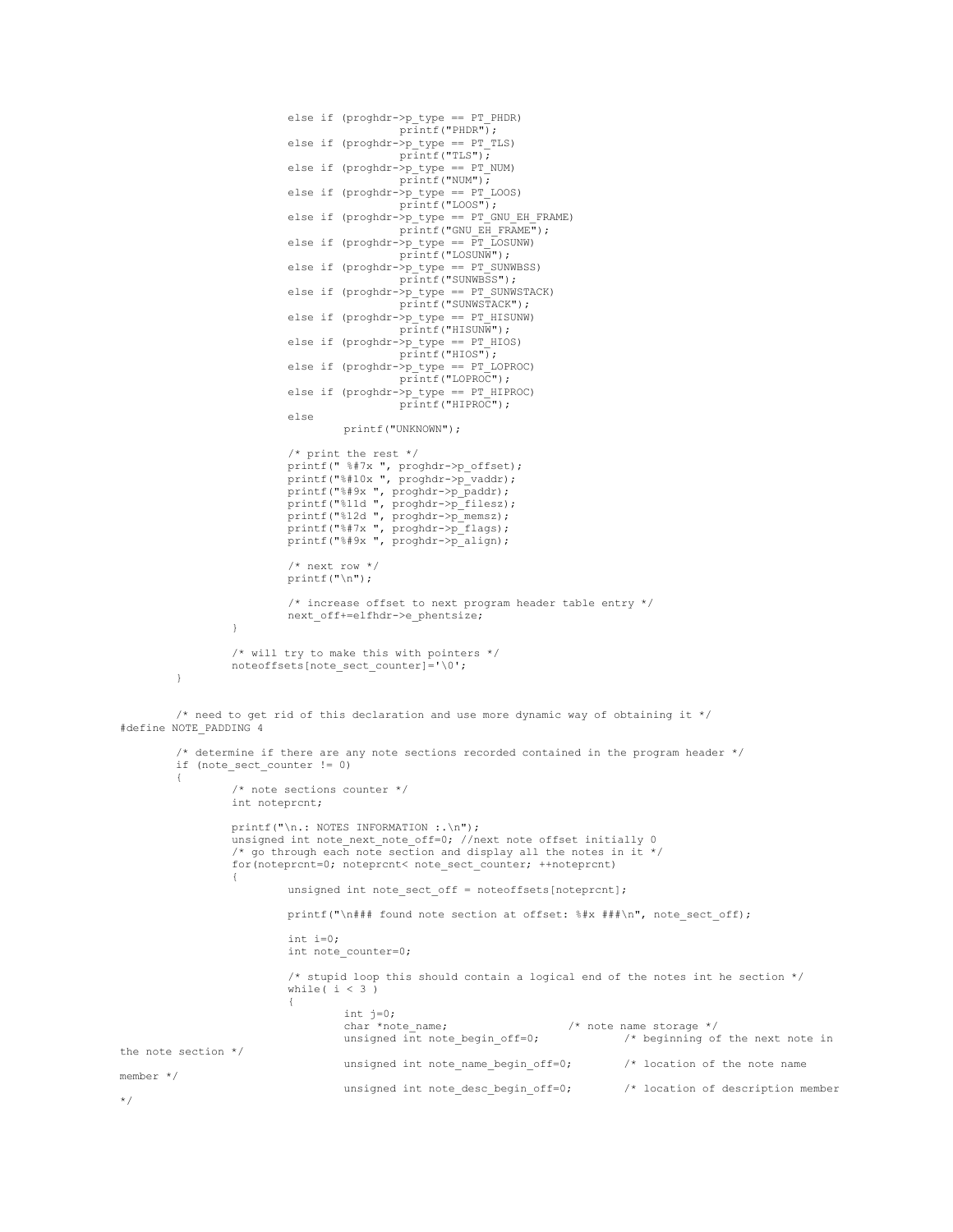```
unsigned int note part total=0; \overline{\phantom{a}} /* size of note header */
                                   unsigned int note_name_total=0; /* size of name */
                                   unsigned int note desc total=0; \overline{\phantom{a}} /* size of desc */
                                   /* advance to the next note within the section *///printf("%#x\n", note next note off);
                                   note_begin_off = (unsigned int) note_sect_off + note_next_note_off;
                                   printf("\n--- note %d at offset %#x ---\n", note counter, note begin off);
                                   /*
                                    the structure of a note in an ELF
                                              0 \t 1 \t 2 \t 3 -th byte
                                     a |-----------|
                                    s | namesz
                                     c |-----------| appropriate padding is used for first 3 fields
                                     e | descsz | rest are limited by the upper
                                    n |----------| for 64 bit arch i would assume we will
                                    d | type | have 8 byte padding instead of 4
                                              |-----------|
                                    | | name |
                                     | |-----------|
                                    | | desc |<br>V |------------
                                              V |-----------|
                                   */
                                   /* find the note */
                                   Elf32_Note_Part *elfnote = (Elf32_Note_Part *) ((unsigned char *)
&longarray[note_begin_off]);
                                   /* includes terminating character */
                                   printf("padding: \text{d} \text{ bytes} \setminus n", NOTE PADDING);
                                   printf("note name size: %#x bytes\n", elfnote->namesz);
                                   printf("note description size: %#x bytes\n", elfnote->descsz);
                                                                     /* total bytes of the partial elf note */
                                  note_part_total = (unsigned int) (sizeof(elfnote->namesz) + sizeof(elfnote-
>descsz) + sizeof(elfnote->type));
                                   /* calculate the name offset */
                                  note name begin off = note begin off + note part total;
                                   /* get note name and display it \overline{x}/
                                   note_name = &longarray[note_name_begin_off];<br>printf ("note name: * * * * note name);
                                  print f ("note name:
                                   /* padding must be accounted for */
                                  note\_name\_total = (unsigned int) ( elfnote->namesz + \
                                                                     (NOTE_PADDING - ((elfnote->namesz) %
NOTE_PADDING)));
                                   /* padding must be accounted for */
                                   /*note_desc_begin_off = note_name_begin_off + (unsigned int) (
strlen(note name) + 1 + \backslash(NOTE PADDING - ((strlen(note name) +1) %NOTE_PADDING)));
                                   */
                                   note_desc_begin_off = note_name_begin_off + note_name_total;
                                   switch (elfnote->type)
                                   {
                                           case NT_PRSTATUS:<br>printf("note type:
                                                                                  print [%d]\n", elfnote-
>type);
                                                    prstatus_bool = TRUE;
                                                                                               /* now initialize
the prstatus structure */
                                                    struct elf_prstatus *prstat = (struct elf_prstatus *) (
(unsigned char *) &longarray[note desc begin off]);
                                                    /* display members as defined in sys/procfs.h */
                                                    /* signal info */
                                                    printf("signal number: %d\n", prstat-
>pr_info.si_signo);
                                                    printf("extra code: %d\n", prstat-
>pr_info.si_code);
                                                    printf("errno: %d\n", prstat-
>pr_info.si_errno);
                                                    /* continue with prstatus */ printf ("current signal:
                                                                                    \delta\n", prstat->pr cursig);
```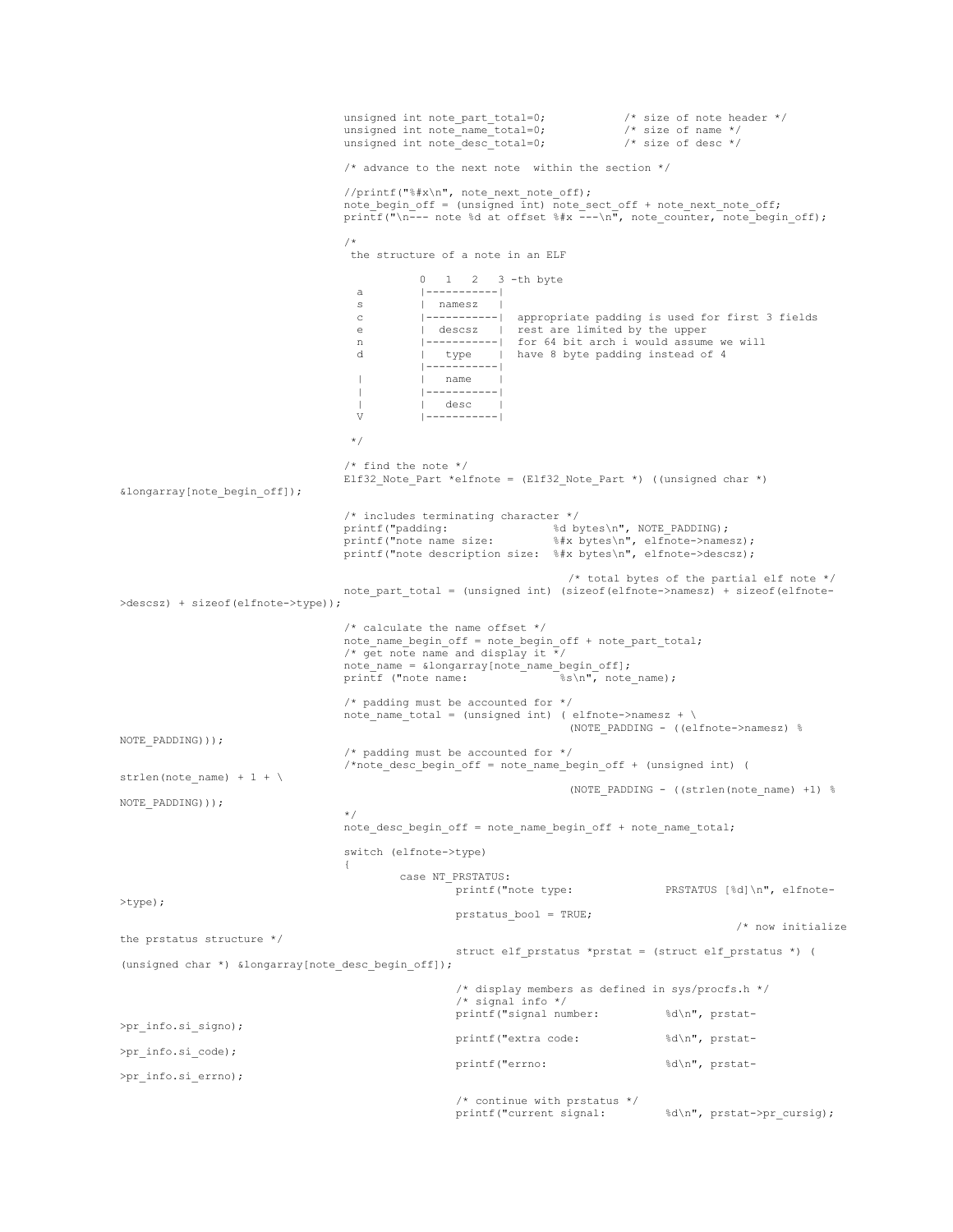printf("set of pending signals: %#lx\n", prstat- >pr\_sigpend); printf("set of held signals: %#lx\n", prstat- >pr\_sigpend); printf("pid:  $d\n\alpha$ ", prstat->pr\_pid); printf("ppid:  $d\n\cdot$   $\ddot{\cdot}$   $\ddot{\cdot}$   $\ddot{\cdot}$   $\ddot{\cdot}$ printf("pgrp: %d\n", prstat->pr\_pgrp);<br>printf("sid: %d\n", prstat->pr sid); printf("sid:  $d\n\frac{d}{n}$ , prstat->pr\_sid); printf("user time: %d.%d sec\n", prstat- >pr\_utime.tv\_sec, prstat->pr\_utime.tv\_usec); printf("system time: %d.%d sec\n", prstat->pr\_stime.tv\_sec, prstat->pr\_stime.tv\_usec); printf("cumulative user time: %d.%d sec\n", prstat- >pr\_cutime.tv\_sec, prstat->pr\_cutime.tv\_usec); printf("cumulative system time: %d.%d sec\n", prstat- >pr\_cstime.tv\_sec, prstat->pr\_cstime.tv\_usec); /\* print out boolean that indicates TRUE if math copro being used \*/ printf("bool pr\_fpvalid: %d\n", prstat->pr\_fpvalid); /\* display GP (general purpose) registers' values \*/ /\* the user\_regs struct has been converted as an array of long int for some reason \*/  $/*$  size of this array is stored in ELF NGREG ...why all this??? \*/  $/*$  let's change it  $*/$ user\_regs\_struct \*u\_regs = (user\_regs\_struct \*) ((unsigned char \*) prstat->pr\_reg); /\* print the values \*/ printf("\ngeneral purpose registers:\n"); printf("ebx: %#10lx\t\t", u\_regs->ebx); printf("ecx: %#10lx\t\t", u\_regs->ecx); printf("edx: %#10lx\n", u\_regs->edx); printf("esi: %#10lx\t\t", u regs->esi); printf("edi: %#10lx\t\t", u\_regs->edi); printf("ebp: %#10lx\n", u\_regs->ebp); printf("eax: %#10lx\t\t", u regs->eax); printf("xds: %#10lx\t\t", u\_regs->xds); printf("xes: %#10lx\n", u\_regs->xes); printf("xfs: %#10lx\t\t", u\_regs->xfs); printf("xgs: %#10lx\t\t", u\_regs->xgs); printf("orig\_eax: %#10lx\n", u\_regs->orig\_eax); printf("eip: %#10lx\t\t", u\_regs->eip); printf("xcs: %#10lx\t\t", u\_regs->xcs); printf("eflags: %#12lx\n", u\_regs->eflags); printf("esp: %#10lx\t\t", u\_regs->esp); printf("xss:  $\frac{1}{2}$  +10lx\t\t\n", u\_regs->xss); note desc total = (unsigned int) sizeof(struct elf prstatus); note\_next\_note\_off = (unsigned int) note\_next\_note\_off + (note part total + note name total + note desc total); /\*end of prstatus note handling section \*/ break; case NT\_FPREGSET: printf("note type: FPREGSET [%d]\n", elfnote- >type); break; case NT\_PRPSINFO: printf("note type: PRPSINFO [%d]\n", elfnote->type); prpsinfo\_bool = TRUE; struct elf\_prpsinfo \*prpsinfo = (struct elf\_prpsinfo \*) ( (unsigned char \*) &longarray[note desc begin off]); printf("numeric process state: %c\n", prpsinfo->pr\_state); printf("char for pr\_state: %c\n", prpsinfo->pr\_sname); printf("zombie: %c\n", prpsinfo->pr\_zomb); printf("nice val:  $\text{C} \setminus \text{C}$  and  $\text{C} \setminus \text{C}$  are  $\text{C} \setminus \text{C}$  and  $\text{C} \setminus \text{C}$  are  $\text{C}$  and  $\text{C} \setminus \text{C}$  are  $\text{C} \setminus \text{C}$  and  $\text{C} \setminus \text{C}$  are  $\text{C} \setminus \text{C}$  and  $\text{C} \setminus \text{C}$  and  $\text{C} \setminus \text{$ printf("flag 1: %#lx\n", prpsinfo- >pr\_state); printf("uid:  $\delta\ln$ ", prpsinfo->pr\_uid);<br>printf("qid:  $\delta\ln$ ", prpsinfo->pr\_qid); printf("gid:  $d\ln$ , prpsinfo->pr\_gid); printf("pid:  $d\nu$ , prpsinfo->pr\_pid); printf("ppid:  $\text{sgn}(\text{mod})$ ; externally printf("ppid:  $\text{sgn}(\text{mod})$ ;  $\text{sgn}(\text{mod})$ ; printf("pyre);  $\text{sgn}(\text{mod})$ ; printf("pyre);  $\text{sgn}(\text{mod})$ ; expansio->pr\_ppid); printf("pgrp:  $\delta d \nightharpoonup \nightharpoonup d$ printf("sid:  $d\nu$ , prpsinfo->pr\_sid); printf("filename or executable: %s\n", prpsinfo->pr\_fname);  $//for (j=0; j < ELF PRARGSZ; ++j)$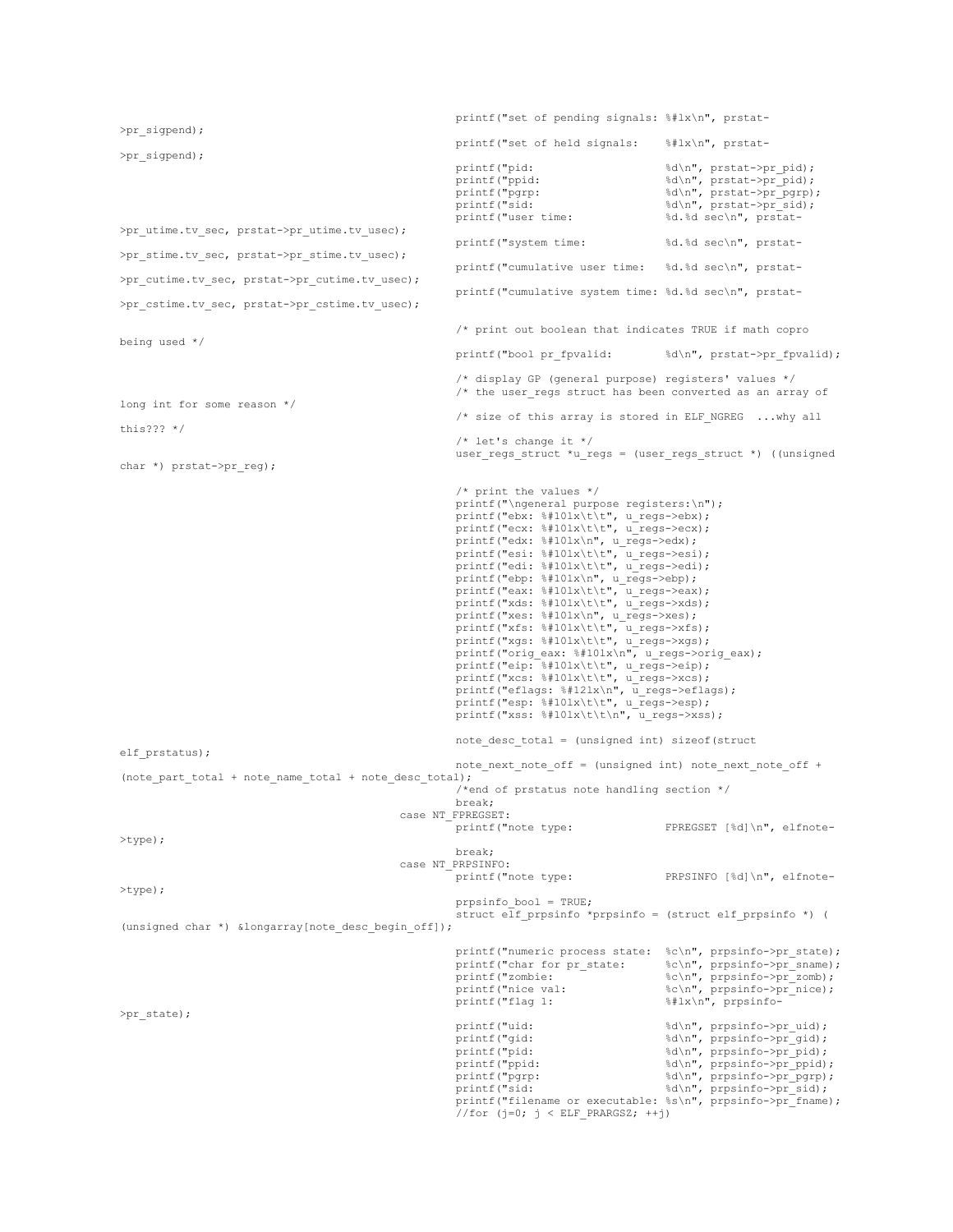//{ printf("argument list : %c\n", prpsinfo->pr\_psargs[i]); //} note desc total = (unsigned int) sizeof(struct elf prpsinfo); note\_next\_note\_off = (unsigned int) note\_next\_note\_off + (note part total + note name total + note desc total); break; case NT\_PRXREG:<br>printf("note type: pRXREG [%d]\n", elfnote->type); note desc total = elfnote->descsz; //next note offset for now note\_next\_note\_off = (unsigned int) note\_next\_note\_off + note part total + note name total + note desc total; printf("next note at  $*\nightharpoonup$ ", note next note off); break; //for completeness /\*case NT\_TASKSTRUCT: printf("note type: TASKSTRUCT [%d]\n", elfnote->type); break; \*/ case NT\_PLATFORM:<br>printf("note type: PLATFORM [%d]\n", elfnote->type); break; case NT\_AUXV:<br>printf("note type: AUXV [%d]\n", elfnote->type); break; case NT\_GWINDOWS:<br>printf("note type: GWINDOWS [%d]\n", elfnote->type); break; case NT\_ASRS:<br>printf("note type: ASRS [%d]\n", elfnote->type); break; case NT\_PSTATUS:<br>printf("note type: pSTATUS [%d]\n", elfnote->type); break; case NT\_PSINFO:<br>printf("note type: PSINFO  $[kd]\n\n"$ , elfnote->type); break; case NT\_PRCRED:<br>printf("note type: PRCRED  $[d]\n\rightleftharpoons d$  elfnote->type); break; case NT\_UTSNAME:<br>printf("note type: UTSNAME [%d]\n", elfnote->type); break; case NT\_LWPSTATUS:<br>printf("note type: LWPSTATUS [%d]\n", elfnote->type); break; case NT\_LWPSINFO: printf("note type: LWPSINFO [%d]\n", elfnote- >type); break; case NT\_PRFPXREG:<br>printf("note type: pRFPXREG [%d]\n", elfnote->type); break; default:<br>printf("note type: not recognized  $[\frac{ad}{n",$ elfnote->type); break; }  $++i;$ 

++note\_counter;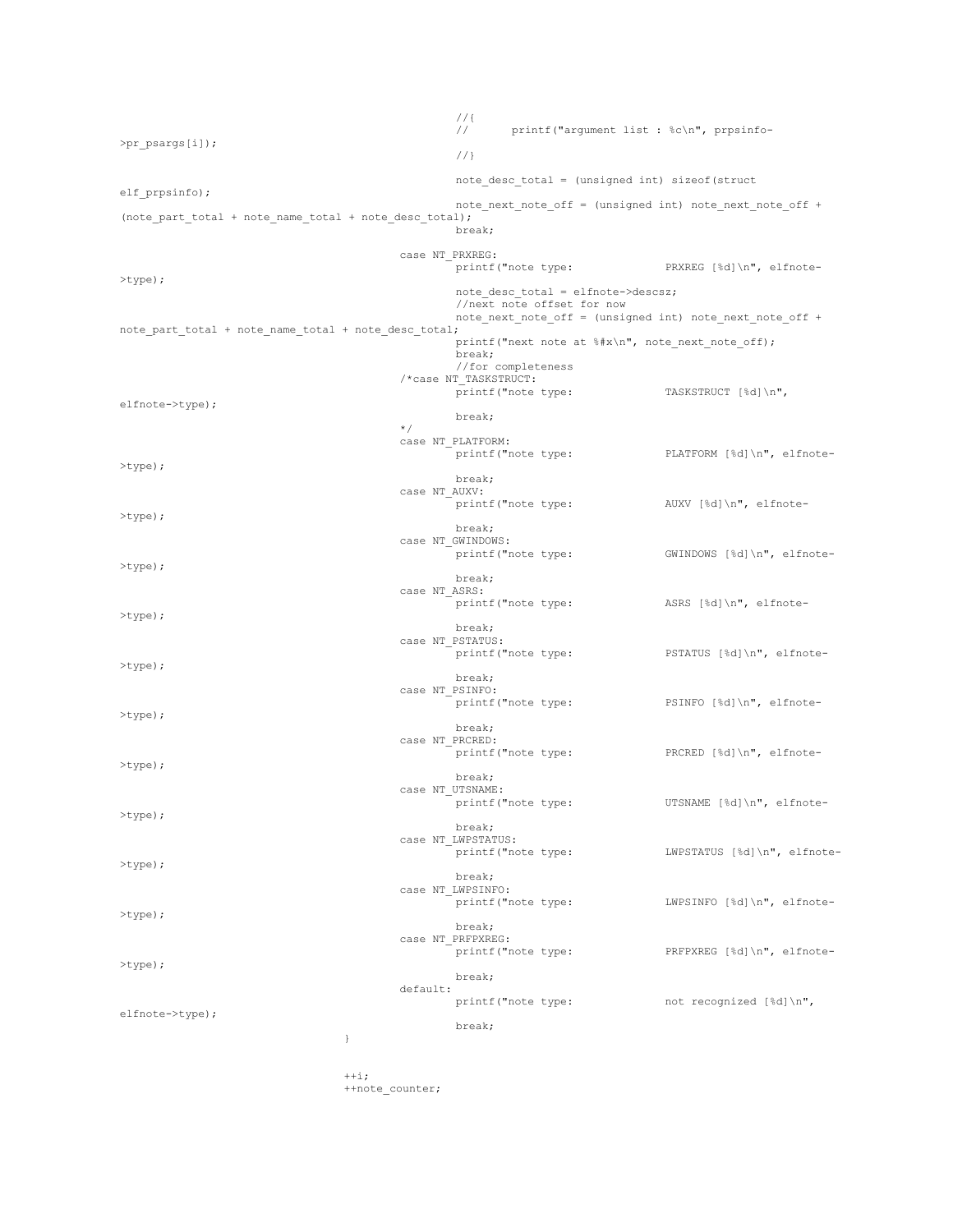} /\* dump file contents onto stdout remove comment if necessary ... just for debugging write(fileno(stdout), longarray, statbuf.st size); \*/ /\* Section header processing \*/ } /\* Section header processing \*/ elfhdr1 = (Elf32 Ehdr \*) ((unsigned char \*) &longarray[0x1000]); printf("\n.: ENCLOSED ELF HEADER INFORMATION at  $0x1000$  :. \n"); /\* determine file class \*/ if (elfhdr1->e\_ident[EI\_CLASS] == ELFCLASS32)  $print(f("capacity:$ 32 bit (ELFCLASS32) [%d]\n", \ elfhdrl->e\_ident[EI\_CLASS]); else if (elfhdr1->e\_ident[EI\_CLASS] == ELFCLASS64)<br>printf("capacity: printf("capacity: 64 bit (ELFCLASS64) [%d]\n", \ elfhdr1->e\_ident[EI\_CLASS]); else if (elfhdr1->e\_ident[EI\_CLASS] == ELFCLASSNONE) printf("capacity:  $\overline{\phantom{a}}$  none (ELFCLASSNONE) [%d]\n", \ elfhdr1->e\_ident[EI\_CLASS]); else printf("error: capacity not defined within ELF header [%d]\n", \ elfhdr1->e\_ident[EI\_CLASS]); /\* determine data encoding type \*/ if  $(elfhdr1->e_ident[EL_DATA] == ELFDATAZLSB)$ <br>printf("data encoding type: 2's comp, little endian (ELFDATA2LSB) [%d]\n",\ elfhdr1->e\_ident[EI\_DATA]); else if (elfhdr1->e\_ident[EI\_DATA] == ELFDATA2MSB) printf("data encoding type: 2's comp, big endian (ELFDATA2MSB) [%d]\n", \ elfhdr1->e\_ident[EI\_DATA]); else if  $(elfhdr1->e_ident[EI_DATA] == ELFDATANONE)$ printf("data encoding type: none (ELFCLASSNONE) [%d]\n", \ elfhdr1->e\_ident[EI\_DATA]); else printf("data encoding type: not defined within ELF header [%d]\n",\ elfhdr1->e\_ident[EI\_DATA]); /\* determine version number (1 is current) and this is a must \*/ if (elfhdr1->e\_ident[EI\_VERSION] == EV\_CURRENT) current (EV CURRENT) [%d] $\n\frac{\cdot}{\cdot}$ elfhdr1->e\_ident[EI\_VERSION]); else printf("file version:  $\qquad \qquad$  illegal version [%d]\n", \ elfhdr1->e\_ident[EI\_VERSION]); /\* determine OS ABI identification (application binary interface) \*/ if (elfhdr1->e\_ident[EI\_OSABI] == ELFOSABI\_NONE || elfhdr1->e\_ident[EI\_OSABI] == ELFOSABI\_SYSV) printf("OS ABI: Unix System V ABI [%d]\n", \ elfhdr1->e\_ident[EI\_OSABI]); else if (elfhdr1->e\_ident[EI\_OSABI] == ELFOSABI\_HPUX) printf("OS ABI: HP-UX (ELFOSABI\_HPUX) [%d]\n", \ elfhdr1->e\_ident[EI\_OSABI]); else if (elfhdr1->e\_ident[EI\_OSABI] == ELFOSABI\_NETBSD)  $print(f''OSABI:$  - NetBSD (ELFOSABI\_NETBSD) [%d]\n", \ elfhdr1->e\_ident[EI\_OSABI]); else if (elfhdr1->e\_ident[EI\_OSABI] == ELFOSABI\_LINUX)  $\text{printf("OS}$  ABI:  $\overline{\phantom{a}}$  Linux (ELFOSABI LINUX) [%d]\n", \ elfhdr1->e\_ident[EI\_OSABI]); else if (elfhdr1->e\_ident[EI\_OSABI] == ELFOSABI\_SOLARIS) printf("OS ABI: SOLA Solaris (ELFOSABI SOLARIS) [%d]\n", \ elfhdr1->e\_ident[EI\_OSABI]); else if  $\text{e}$ lfhdr1->e\_ident[EI\_OSABI] == ELFOSABI\_AIX) printf("OS ABI: AIX (ELFOSABI AIX)  $[8d]\n\cdot\n$ elfhdr1->e\_ident[EI\_OSABI]); else if  $\text{eeff}(\text{m}) = \text{Heff}(\text{m}) = \text{EIFOSABI}$  [RIX]<br>printf("OS ABI: Irix (ELFOSABI IRIX)  $[%d]\n\frac{\n}{\n}$ , \ elfhdr1->e\_ident[EI\_OSABI]); else if (elfhdr1->e\_ident[EI\_OSABI] == ELFOSABI\_FREEBSD) printf("OS ABI: Free FreeBSD (ELFOSABI\_FREEBSD) [%d]\n", \ elfhdr1->e\_ident[EI\_OSABI]); else if (elfhdr1->e ident[EI\_OSABI] == ELFOSABI\_TRU64)

}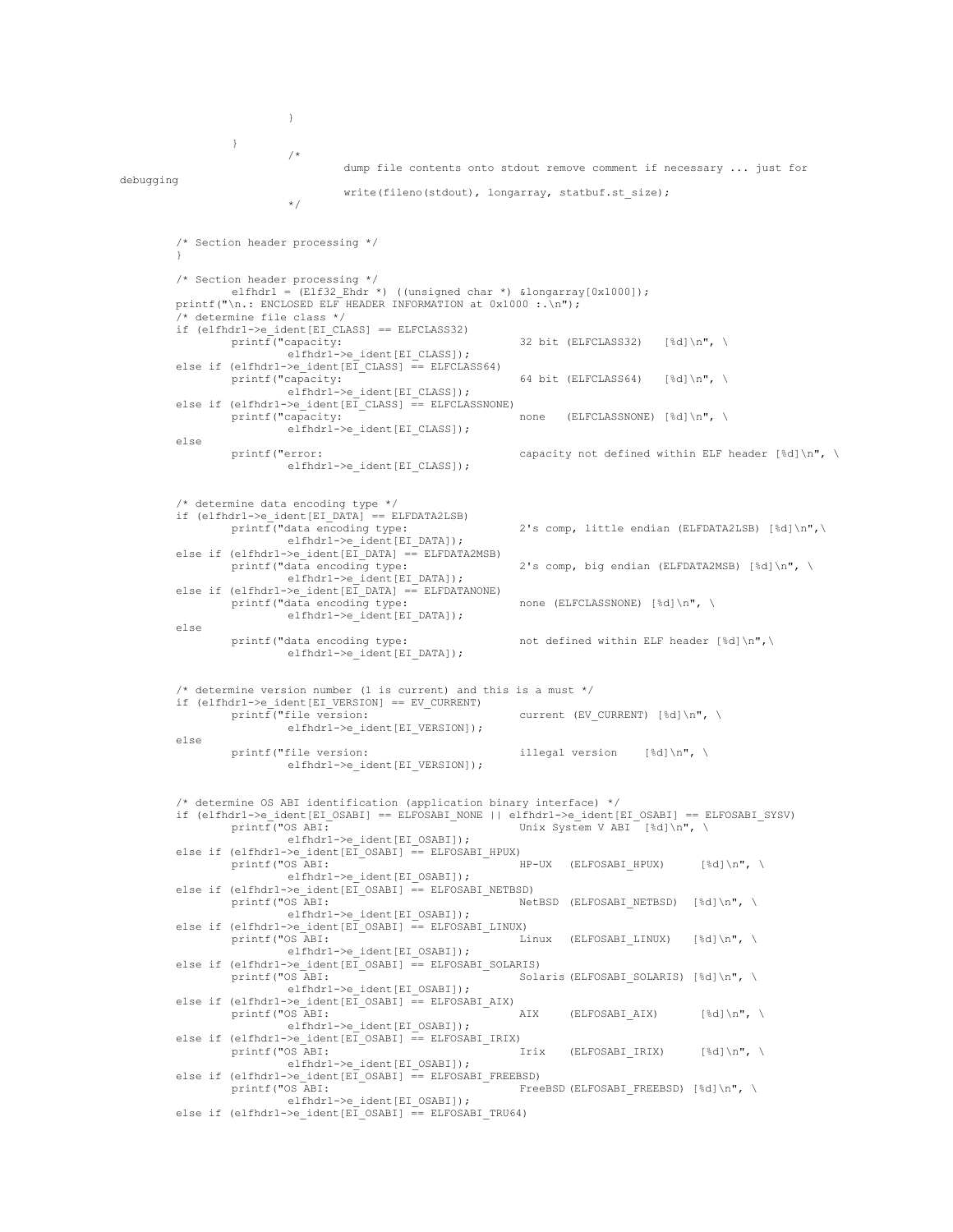printf("OS ABI:  $\text{Compag TRU64 Unix (ELFOSABI HPUX) }$  [%d]\n", \ elfhdr1->e\_ident[EI\_OSABI]); else if (elfhdr1->e\_ident[EI\_OSABI] == ELFOSABI\_MODESTO) printf("OS ABI: Novell Modesto (ELFOSABI MODESTO) [%d]\n", \ elfhdr1->e\_ident[EI\_OSABI]); else if (elfhdr1->e\_ident[EI\_OSABI] == ELFOSABI\_OPENBSD)<br>printf("OS ABI: 0penBSD  $(ELFOSABI$  OPENBSD) [%d]\n", \ elfhdr1->e\_ident[EI\_OSABI]); else if (elfhdr1->e\_ident[EI\_OSABI] == ELFOSABI\_ARM) printf("OS ABI: ARM (ELFOSABI ARM)  $[$  (  $\ddot{\otimes} d$  )  $\ln$  ",  $\ddot{\otimes}$ elfhdr1->e\_ident[EI\_OSABI]); else if  $\text{eeIfndr1->e\_ident}$  [E $\overline{I}$ \_OSABI] == ELFOSABI\_STANDALONE) printf("OS ABI: Standalone (Embedded) Application (ELFOSABI\_STANDALONE) [%d]\n", \ elfhdr1->e\_ident[EI\_OSABI]); else { printf("OS ABI: unknown [%d]\n", elfhdr1->e\_ident[EI\_OSABI]); os\_abi\_unknown = TRUE; } /\* determine ABI version if aplicable \*/ if (!os\_abi\_unknown) %d\n", elfhdr1->e\_ident[EI\_ABIVERSION]); else printf("ABI version:  $\text{unknown}$  [%d]\n", elfhdr1->e\_ident[EI\_ABIVERSION]); /\* display number of padding bytes \*/ printf("padding bytes:  $\text{ad} \in \mathbb{R}$  and  $\text{ad} \in \mathbb{R}$  and  $\text{ad} \in \mathbb{R}$  and  $\text{ad} \in \mathbb{R}$  and  $\text{ad} \in \mathbb{R}$  and  $\text{ad} \in \mathbb{R}$  and  $\text{ad} \in \mathbb{R}$  and  $\text{ad} \in \mathbb{R}$  and  $\text{ad} \in \mathbb{R}$  and  $\text{ad} \in \mathbb{R}$  and /\* determine object file type \*/ if (elfhdr1->e\_type == ET\_NONE)<br>printf("object file type: no file type (ET\_NONE) [%d]\n", \ elfhdr1->e\_type); else if (elfhdr1->e\_type == ET\_REL)<br>printf("object file type: relocatable file (ET\_REL) [%d]\n", \ elfhdr1->e\_type); else if (elfhdr1->e\_type == ET\_EXEC)<br>printf("object file type: executable file (ET\_EXEC) [%d]\n", \ elfhdr1->e\_type); else if (elfhdr1->e\_type ==  $ET_DYN$ )<br>printf("object file type: shared object file (ET DYN) [%d]\n", \ elfhdr1->e\_type); else if (elfhdr1->e\_type == ET\_CORE)<br>printf("object file type: core file (ET\_CORE) [%d]\n", \ elfhdr1->e\_type); else if (elfhdr1->e\_type ==  $ET_NUM$ )<br>printf("object file type: number of defined types (ET\_NUM) [%d]\n", \ elfhdr1->e\_type); else if (elfhdr1->e\_type ==  $ET$ \_LOOS)<br>printf("object file type: OS-specific range start (ET LOOS)  $[4x]\n\rightleftharpoonup, \$ elfhdr1->e\_type); else if (elfhdr1->e\_type ==  $ET_HIOS$ )<br>printf("object file type: OS-specific range end (ET\_HIOS) [%4x]\n", \ elfhdr1->e\_type); else if (elfhdr1->e\_type ==  $ET$ \_LOPROC) printf("object file type: Processor-specific range start (ET\_LOPROC) [%4x]\n", \ elfhdr1->e\_type); else if (elfhdr1->e\_type ==  $ET_HIPROC$ )<br>printf("object file type: Processor-specific range end (ET\_HIPROC) [%4x]\n", \ elfhdr1->e\_type); else printf("object file type: undefined {\ambd{84x}}\n", elfhdr1->e\_type); /\* determine architecture \*/ /\* 100 definitions enter here... just 3 for right now\*/  $\begin{array}{ll} \texttt{if (elfhdrl->e\_machine == EM_NONE)} \\ \texttt{printf("architecture:} \end{array}$ none (EM\_NONE) [%d]\n", \ elfhdr1->e\_machine); else if (elfhdr1->e\_machine ==  $EM_386$ )<br>printf("architecture: Intel 80386 (EM\_NONE) [%d]\n", \ elfhdr1->e\_machine); else if (elfhdr1->e\_machine == EM\_SPARC)<br>printf("architecture: Sun SPARC (EM SPARC) [%d]\n", \ elfhdr1->e\_machine); else printf("architecture: unknown [%d]\n", elfhdr1->e\_machine);